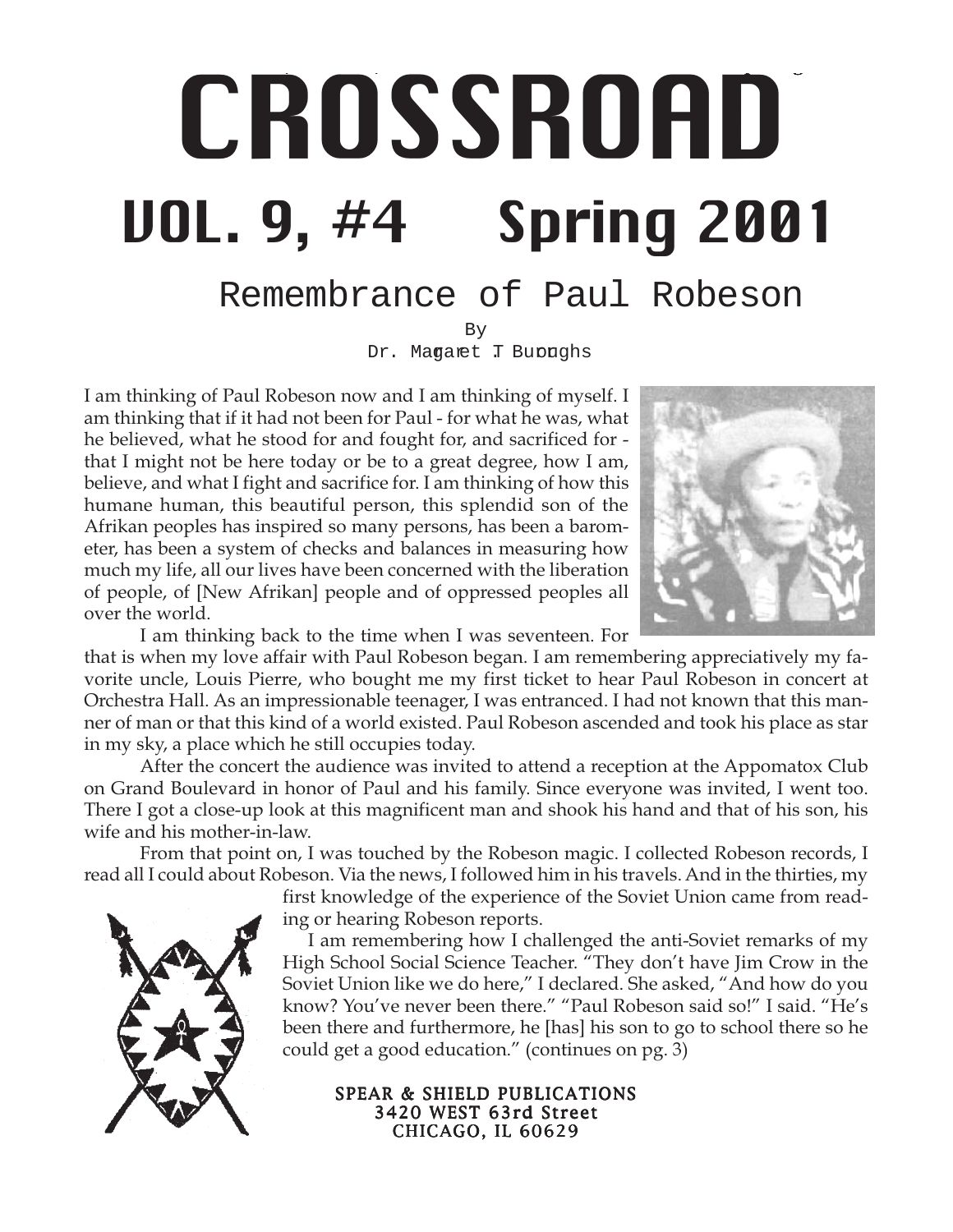# CROSSROAD / SSP, VOL. 9, #4 - 2 - Spring 2001 NEW AFRIKAN DECLARATION OF INDEPENDENCE

WE, [New Afrikan] People in America, in consequence of arriving at a knowledge of ourselves as a people with dignity, long deprived of that knowledge; as a consequence of revolting with every decimal of our collective and individual beings against the oppression that for three hundred years has destroyed and broken and warped the bodies and minds and spirits of our people in America, in consequence of our raging desire to be free of this oppression, to destroy this oppression wherever it assaults **humankind** in the world, and in consequence of inextinguishable determination to go a different way, to build a new and better world, do hereby declare ourselves forever free and independent of the jurisdiction of the United State of America and the obligations which that country's unilateral decision to make our ancestors and ourselves paper-citizens placed on us.

 We claim no rights from the United States of America other than those rights belonging to human beings anywhere in the world, and these include the right to damages, reparations, due us from the grievous injuries sustained by our ancestors and ourselves by reason of United States lawlessness.

 Ours is a revolution against oppression—our own oppression and that of all people in the world. And it is a revolution for a better life, a better station for **all**, a surer harmony with the forces of life in the universe. We therefore see these aims as the aims of our revolution:

- To free [New Afrikan] people in America from oppression;
- To support and wage the world revolution until all people everywhere are so free;
- To build a new Society that is better than what We now know and as perfect as We can make it;

• To assure all people in the New Society maximum opportunity and equal access to that maximum;

- To promote industriousness, responsibility, scholarship, and service;
- To create conditions in which freedom of religion abounds and the pursuit of God and/
- or destiny, place and purpose of **humankind** in the Universe will be without hindrance; • To build a [New Afrikan] independent nation where no sect or religious creed subverts or impedes the building of the New Society, the New State Government, or achievement of the Aims of the Revolution as set forth in this Declaration;
- To end exploitation of **human beings** by **each other** or the environment;
- To assure equality of rights for the sexes;

• To end color and class discrimination, while not abolishing salubrious diversity, and to promote self-respect and mutual understanding among all people in the society;

• To protect and promote the personal dignity and integrity of the individual, and **his or** her natural rights;

• To place the major means of production and trade in the trust of the state to assure the benefits of this earth and our genius and labor to society and all its members, and • To encourage and reward the individual for hard work and initiative and insight and devotion to the Revolution.

In mutual trust and great expectation, We the undersigned, for ourselves and for those who look to us but are unable personally to affix their signatures hereto, do join in this solemn Declaration of Independence, and to support this Declaration and to assure the success of the Revolution, We pledge without reservation ourselves, our talents, and all our worldly goods.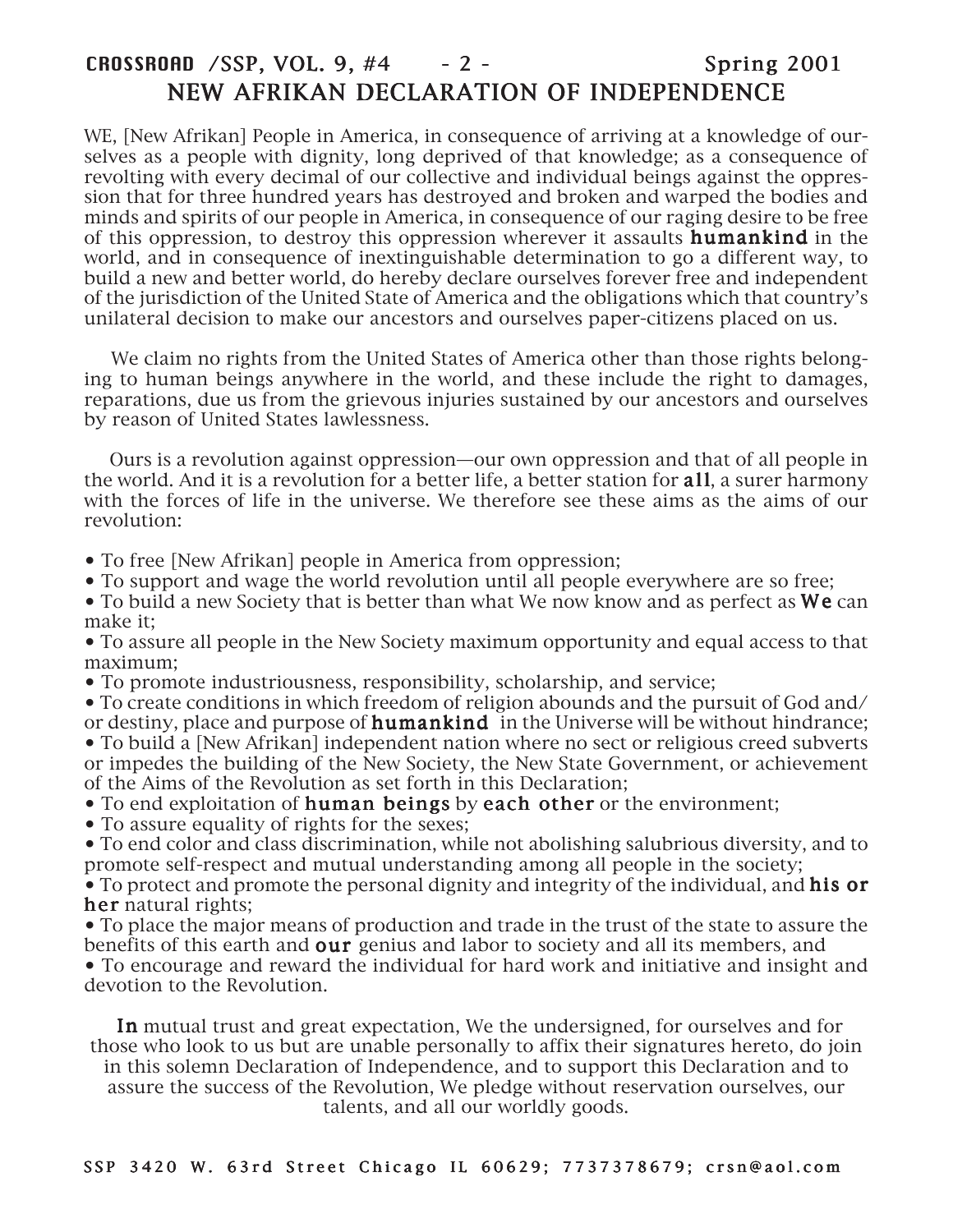# CROSSROAD /SSP, VOL. 9, #4 - 3 - Spring 2001

(cont'd from pg 1) So it was that when faced by grave decisions, I would often ask myself, now what would Paul Robeson do in this case? Now, on what side was Paul Robeson? Whatever I concluded that Paul would do, that is what I did. His guidance and direction sustained me through the thirties and the forties and left a lasting impression on me.

Then came the fifties, the years of cold war, inquisitions and incipient fascism. I am remembering how the expression of my militancy, necessitated my being hailed down to the Board of Education to be questioned concerning my views political and otherwise. A key question put to me was this: "What do you think of that Communist, Paul Robeson?" Even though my job was on the line, I knew I had to stand with Paul. "I have nothing but admiration for Mr. Robeson," I said. "I think he is the greatest artist that America has produced. I'm proud that I belong to the same race of people as Paul Robeson." "But isn't he supposed to be a communist sympathizer?" They asked. "Why he even sent his son to school over there."



"I am not concerned with his politics," I said. "And I suppose he has the prerogative to send his child to school wherever he wishes. I think Paul Robeson is a truly great man." At that time, even the threat of the loss of my job did not cause me to repudiate my idol. Suffice it to say, my position remains the same today.

I am remembering the humility and humanity of the man. I remember when he played Othello in Chicago and I, along with Ish Flory, was invited to have dinner with him up at his hotel. I was frightened to death as we went up in the elevator. Here, I was going to meet the great artist and singer! But I was immediately put at ease when the great man greeted me at the door. "Come right on in," he said, "and make yourself at home." Later, at dinner, not being used to the great array of unfamiliar plates, platters and fancy silverware and covered silver dishes which were placed before me, I was flustered. Since I was the only lady present, the gentlemen waited for me to begin. I pondered which was the proper way to get started, after a pause. Finally, I blurted out, "How do you manage this? How do you get to the food?" Paul Robeson grasped the situation and my impending embarrassment immediately. He had dined with Kings and Queens and knew the etiquette perfectly well but how I appreciated the sensitive consideration of the man when he said, "I think you do it this way." As if he didn't know. I consider myself fortunate that my acquaintance with Paul Robeson grew into a friendship that withstood the strains and stresses of the McCarthy Witch-Hunt period. When few homes were open to him, he was always welcome at our home. To buttress my pledge of fidelity, in his later years I vowed to place my talents and my time at the disposal and behest of Paul and Eslands Robeson and this I have done.

I am remembering that many people short-sightedly date the active revolt of the [New Afrikan] people against their racist government from the sixties. They salute Martin and Malcolm whom I would not wish to detract from, but I am wondering if their protest would ever have surfaced if Paul Robeson, the people's artist, the intellectual, the athlete, the scholar, the linguist, the man who was honored in countries all over the world, had not twenty years before in the late forties ripped the cover off and exposed the white, racist, U.S. capitalistic establishment policy for what it is. Because of that, and because he could not be bought, the man who had everything soon saw his career wiped out as well as efforts to damage his character.

The establishment was so furious with him that it wreaked its vengeance on him by ordering the prostitute news media to mute his dynamic voice with a curtain of silence. Even many [New Afrikan] people, friends of his, who formerly had basked in his glory, shrank from and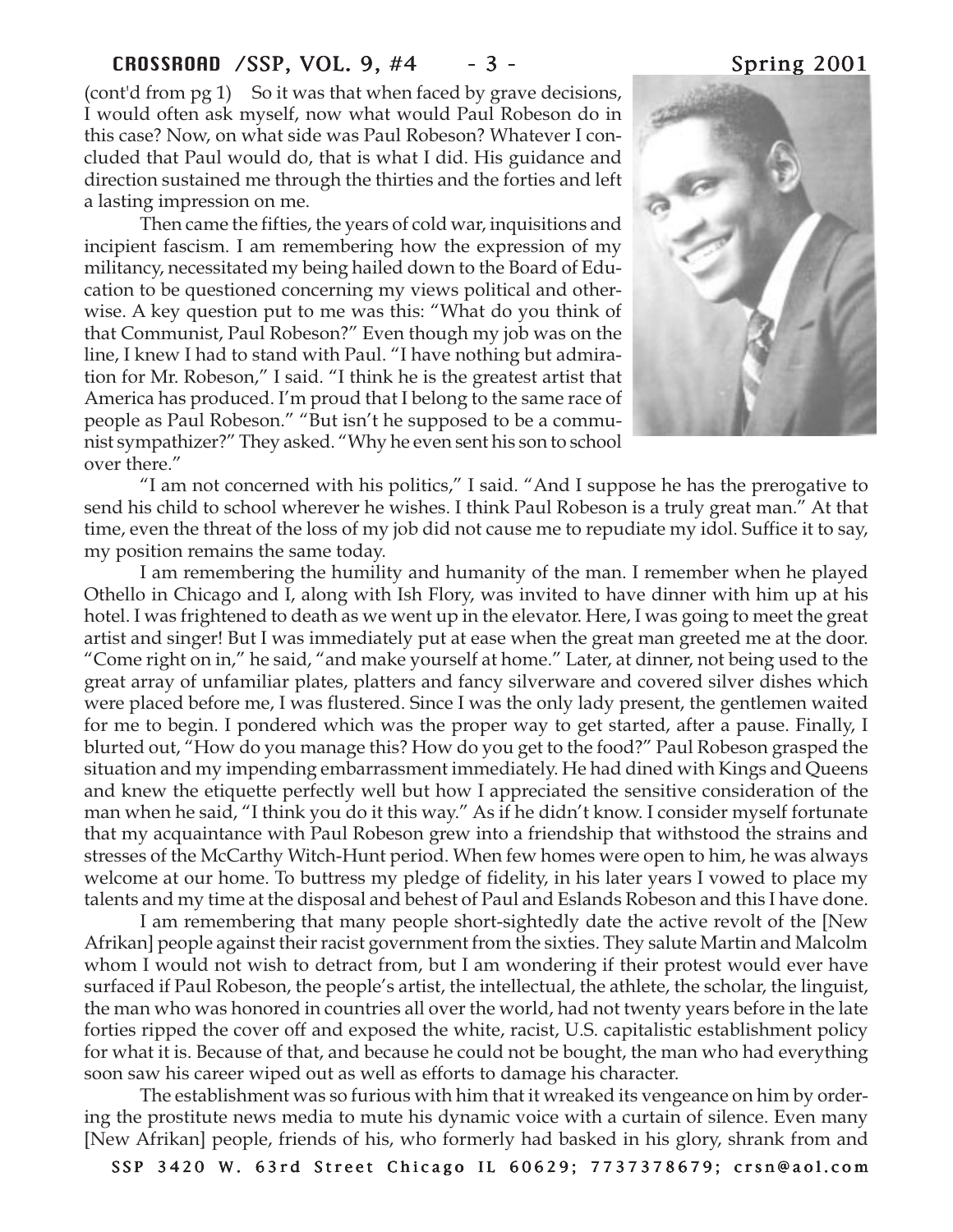

PAIN, UGBESON SPEAKS

avoided him. Some them were paid 30 pieces of silver to openly denounce Paul Robeson in the print and electronic media. One [New Afrikan] writer under a pseudonym wrote an anti-Robeson article, which was circulated in the Afrikan countries to turn them against Paul.

This is why two generations of [New Afrikan], [North American] and other youths are not acquainted with a man who is the tallest tree in the forest.

At Peeksville, New York fascist elements were allowed free reign in their efforts to silence and to kill Paul, for exposing them and speaking the truth. Failing this, every effort was made to prevent the great Baritone from pursuing his career. Every concert hall was closed to him. He had to take to storefronts, the parks and the streets, all the places where the plain people were. But by this time,

the approval of the bourgeoisie had ceased to be important to Paul Robeson. The working people of all colors and nationalities responded by accepting, appreciating and protecting their people's artist. Paul Robeson was practically put under house arrest for a number of years but because of the continued pressure and support of people's groups all over the country and all over the world the government was finally forced to give him back his passport. He was greeted with love and great enthusiasm on his world tours following that.

On his last visit to Chicago I had the honor of deepening my friendship with him and his late wife and of helping to arrange his concerts and of being a member of his security detail, and carrying his briefcase and being Paul Robeson's Girl Friday.

I am remembering four or five years ago, which was the last time I saw Paul. It was at his home on Juniper Terrace. Though retired and ill he was alert and concerned and still deeply interested in the surge of [New Afrikan] people and all working people for their rights and for a good life. This was his motivation then. It is his motivation now. How happy he would be to be here today. Certainly, he is with us now, and will always be.

Paul Robeson was born April 9, 1898 and passed on January 23, 1976.

Dr. Magart .T Burnghs is a marvelous artist in her own right; she is also the f Museum of African-American History in Ch

# **Press On**

Nothing in the world can take the place of persistence. Talent will not, nothing is more common than a man with talent. Genius will not, an unrewarded genius is almost a proverb. Education will not, the world is full of educated deerelicts. Persistence and determination alone are omnipotent.

(margaret burroughs)

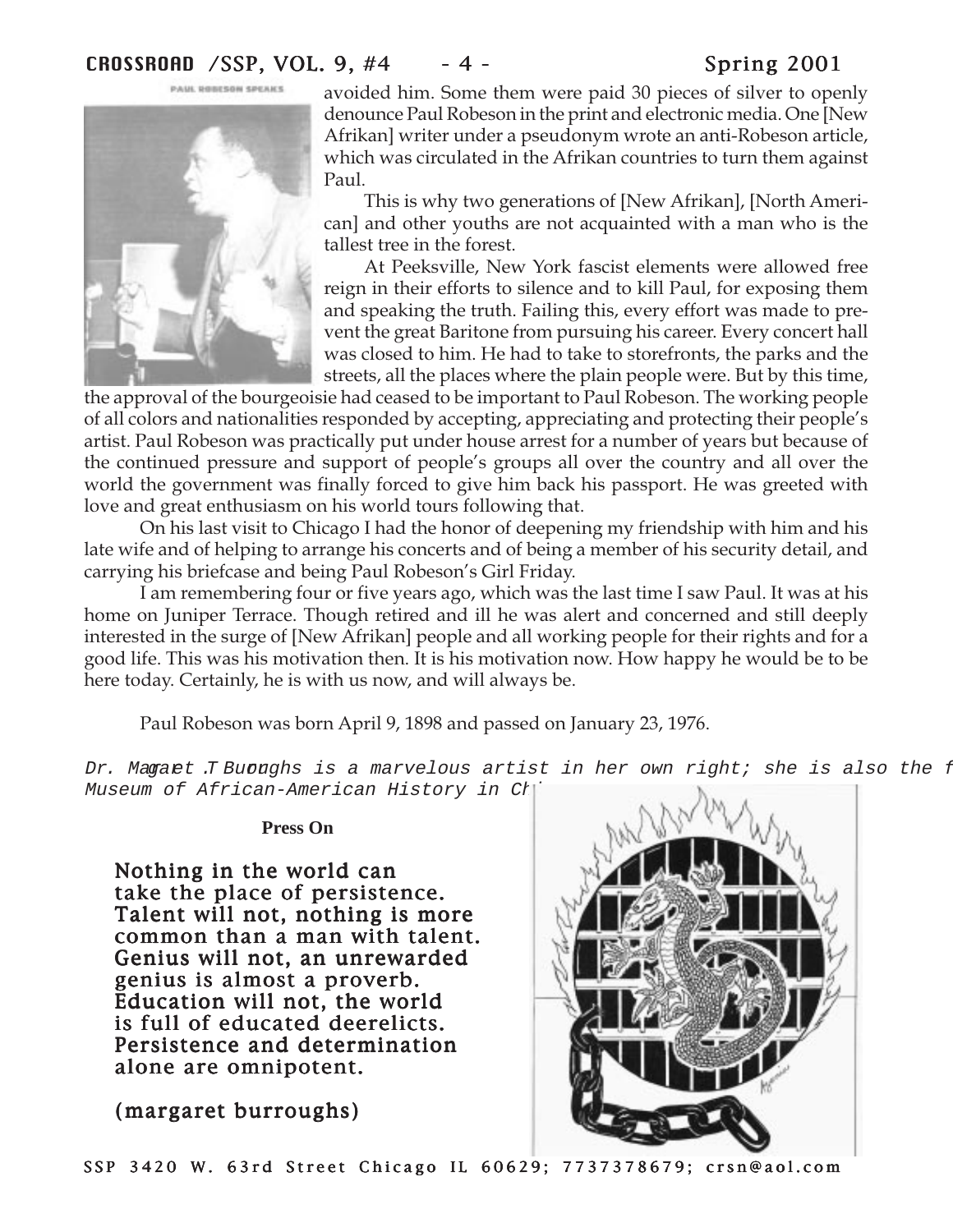# CROSSROAD / SSP, VOL. 9, #4 - 5 - Spring 2001

Malcolm X: Model of Personalransfomation

Malcolm X often used the concept of prison as a metaphor to describe the situation of New Afrikan people. He implied that just as those in actual prisons are expected to "rehabilitate" themselves as a condition for their release, We must transform ourselves, as a people, as a condition for securing our freedom from oppression.



Malcolm's autobiography offers evidence of the pivotal role that prison played in his transformation (esp. chapters 10,11,and 12), and provides guidance for imprisoned New Afrikans, who can begin a process of self-transformation similar to that undertaken by Malcolm. We have the added benefit of knowing the general outline of our identity, purpose, and direction.

Although in prison, We are not defined by this condition. We are New Afrikans (identity; nationality), citizens of an oppressed nation. Our purpose is to secure the independence of the nation, and socialist development is the direction.

The time spent in prison should be devoted to our selftransformation…to the further development of our identity, commitment to our purpose, and the pursuit of knowledge and skills needed to aid our people in the realization of the socialist development of our society.

T<sub>T</sub>

While in prison, Malcolm began to think – in a systematic, critical way, about his past life-style, about the world and the society he lived in. He began to question the way things were, and he realized that change – in his life, and in the society – was both possible and necessary.

While in prison, Malcolm began to think – but only after he began to read. Prior to his imprisonment, Malcolm had been enclosed in the world of the hustler, the player, the pimp, the gangster – the parasite – and he couldn't imagine himself outside of that world. Reading exposed Malcolm to new worlds; it allowed him to see that there were alternatives to the lifestyle and values of the social parasite.

While in prison, Malcolm began to think, and to read – but only after he had been encouraged to do so by someone that he respected and who had taken an unselfish interest in him. Malcolm was later motivated by a new sense of self-worth and identity and purpose, as his family introduced him to the religious and political philosophy of Islam, as taught by Elijah Muhammad, and practiced by the Nation of Islam.

Soon after leaving prison, Malcolm began to effect change upon the world – but he was able to do so because he had first changed himself, while in prison. Many imprisoned New Afrikans can follow his example, change themselves, become new men and women committed to acting upon the world to effect its radical transformation. As with Malcolm, such change would more likely occur if imprisoned New Afrikans are encouraged and assisted by individuals, groups, or a community seeking to make them part of a collective process of redemption and progressive social development.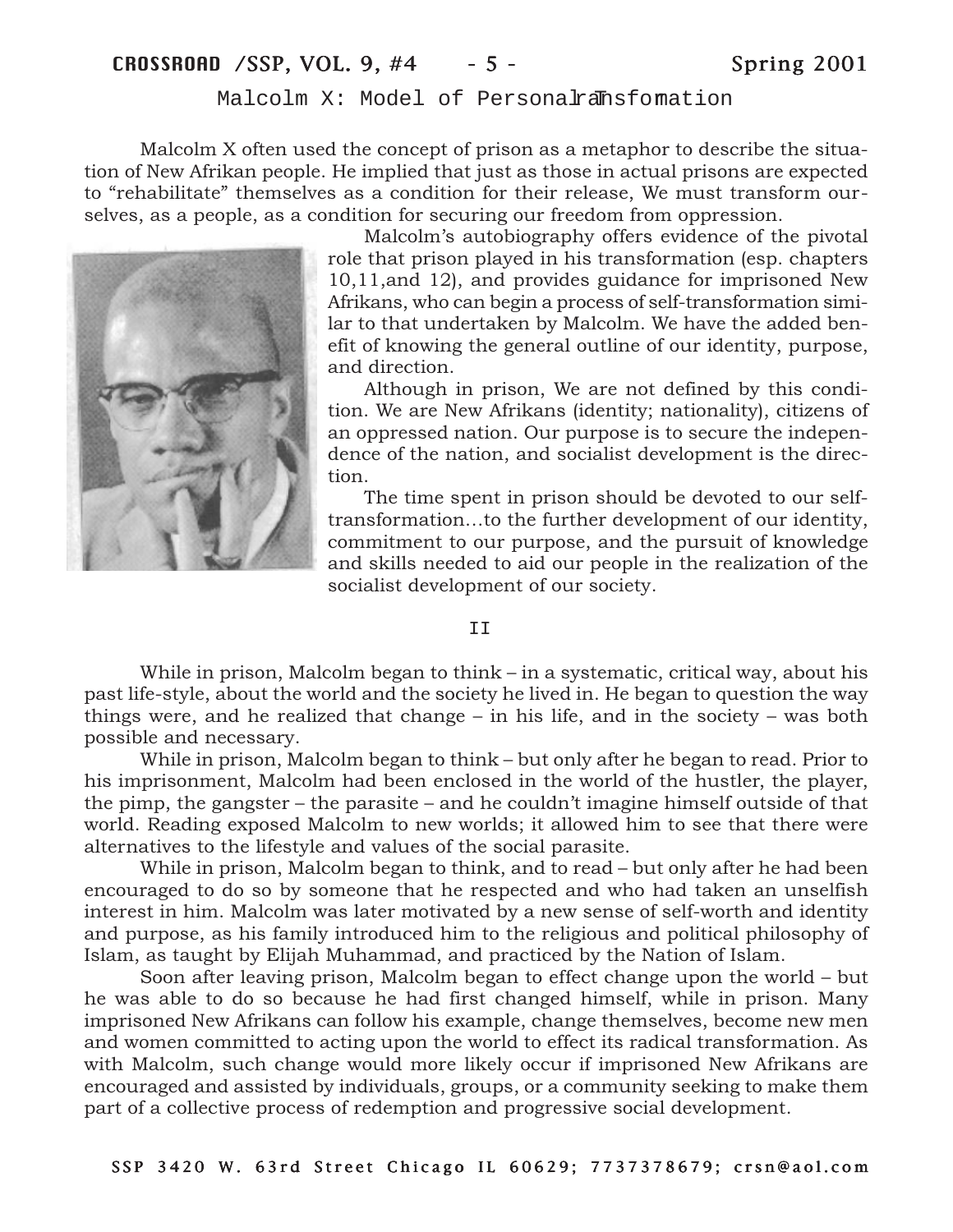When imprisoned New Afrikans read Malcolm's autobiography, We should reflect upon our own lives, as We can easily identify with Malcolm, and see similarities between his life and our own. In fact, Malcolm charges us to examine our lives when he says, " why am i as i am? oTunderstand that of any person, his whodme blinteh, fr must be eviewed. All of our experiences fuse into our personality. Everything happened to us is an  $e^{i\pi}$  (1)

Critical review of one's own life is the first step in the process of personal transformation. It's also the hardest step to take, because it requires that one be brutally honest and unreserved in the examination and critique of one's fears and shortcomings.

Reading Malcolm can help us to understand how critical self-examination is done. What is there in Malcolm's life that's not in our own? Who was he, if not one of us? What does Malcolm mean to us if not that We, like him, can change? What does his prison experience mean to us if not that We, too, can use the prison as the environment within which We undergo our own metamorphosis?

As Malcolm looked back on his life as a parasite, he acknowledged the degree to which it was a result of the bad choices he had made, due in part to "the wrong kinds of heroes, and the wrong kinds of influences." but those heroes and influences, those bad choices, should be examined within the context of the society that helped to produce them – We are all products of a unique form of colonial oppression.

### IV

Most people enter prison thinking only of surviving the experience and returning to their previous way of life. They spend most of their time watching television, listening to music, playing sports or working jobs linked to the operation of the prison (e.g., kitchen or laundry or janitorial services). Educational programs in prison are designed so that only a few prisoners may participate. Rare are the self-motivated prisoners who decide to educate and transform themselves.

A prisoner has time that he can put to good use. I d put prison second to the best place for a man to go if he needs to do some thout inaged finhe s prison he can change his  $2$ ife.

I don t think anybody ever got who f going to prison than I did. In fact, enabled me to study fare montensively than I would have if my life had g diferntly and I had attended some collegee.eWherbut in prison could I have attacked my ignorance by being able to study intensely sometimes as mud fifteen hours a day?

When convicted in 1946, Malcolm was first sent to the prison in Charlestown, Massachusetts, where he initially wasted his time, engaging in aimless rebellion and drug use. He didn't begin to put time to good use until he was encouraged to do so by Bimbi, an older con who'd spent many years in many prisons – but he had not wasted his time. Bimbi was articulate and well-read, and he became a minister to Malcolm, who'd been drawn to Bimbi because "he was the first man I had ever seen command totalespect with his  $\phi$ s (4)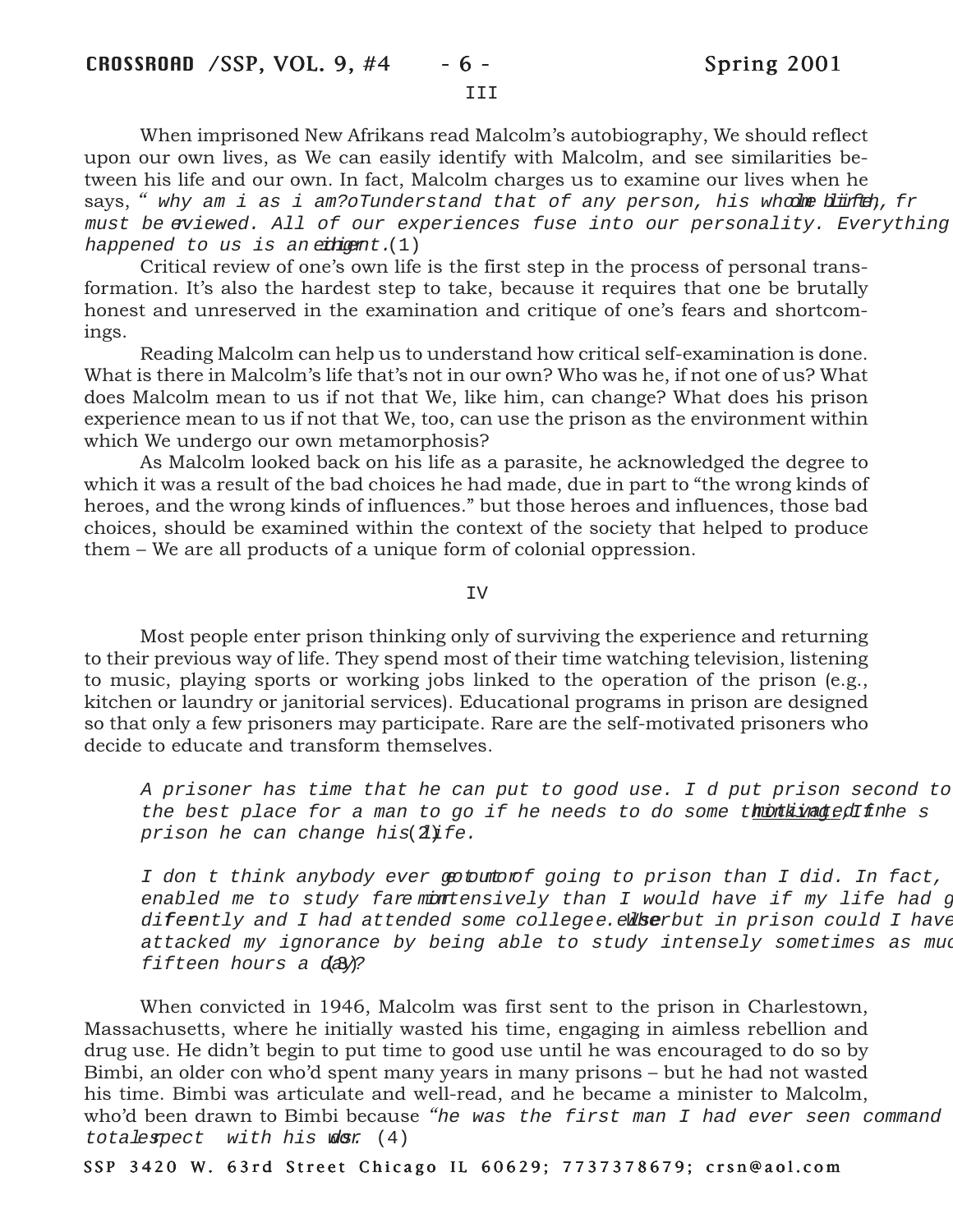# CROSSROAD /SSP, VOL. 9, #4 - 7 - Spring 2001

Bimbi reignited within Malcolm the passion for words and the acquisition of knowledge that he'd begun to lose in the 8th grade. He urged Malcolm to take advantage of the prison library, and to enroll in some of the correspondence courses allowed by the prison.

Malcolm admitted that at that point in his life, his working vocabulary may have been only two hundred words which, together with his penmanship, made it impossible for him to write a decent letter. He first took a correspondence course in English. He began to read from the prison library, saying later that:



I have often fhected upon the new vistase adming ropened to me. I knew right ther in prison theating had changed for the course of my life. As I see today, the abilitead cawoke inside me some long mator craving to be men $tally$   $ali$  $(b)$ 

However, it would take more time, and a different motivation, for Malcolm to develop the appreciation for reading just described. Initially, his reading was aimless, and he was motivated by little more than the desire to become a more literate hustler – he hadn't transformed that criminal/colonial mentality. It wasn't until Malcolm was transferred to another prison that he moved beyond his mere "book-reading motions":

Pretty soon, I would have quit even these motions, undessed the motivation that  $I$   $\partial \tilde{d}d$ .

V

Malcolm was transferred to the Norfolk Prison Colony in Concord, Massachusetts, in 1948. There, he received a letter from his brother, Philbert, who said that he had joined the "Nation of Islam," and he urged Malcolm to "pray for deliverance." Malcolm wasn't ready to hear anything about religion. His attitude changed, however, after he received a letter from another of his brothers, Reginald.

Because Reginald knew how Malcolm's street hustler mind worked, his approach was more effective than Philbert's. Reginald told Malcolm to stop eating pork, to stop smoking cigarettes, and that he would show Malcolm how to get out of prison. Malcolm took the bait. What he initially regarded as a probable con to be worked on the prison authorities, turned out to be the next step in the process of his transformation:

For the next years, I was thest nearing to a miterin the Nork Prison Colony. I never have been monsy in my life. I still marvel at how swift. previous life s thinking patter away of the It is as though someone else I knew of had lived by hustling and crime. I would be startled to catch mys ing in annote way of my earlier self as another person.

It was at this point in his life that Malcolm began to read selectively and critically, and to develop intellectual discipline to complement his spiritual and moral development.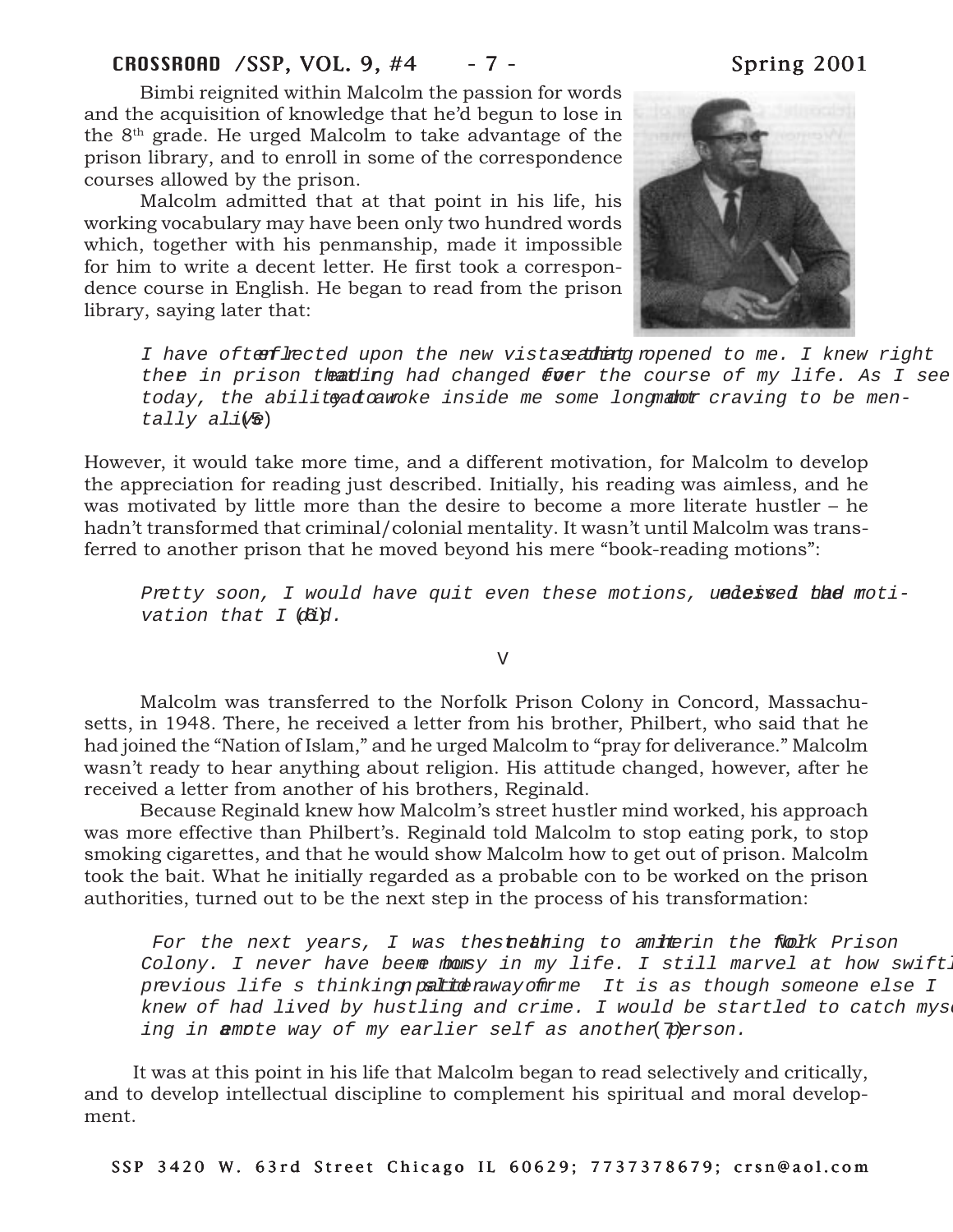# CROSSROAD / SSP, VOL. 9, #4 - 8 - Spring 2001

For New Afrikan women and men held in U.S. prisons, Malcolm stands as an example of the way in which We can free ourselves, even though behind prison walls.

Malcolm attained his freedom long before he was released from prison – when he began to read, to think, to question his old habits and values. If Malcolm had not used his time in prison to change his life, he would not have left us ideas and a life worthy of examination and emulation.

Moreover, if Malcolm had not changed his life while in prison, he would have returned to the life of the "criminal" and the oppressed colonial subject.

The parable of Job, which Elijah Muhammad used in introducing Malcolm to the Nation of Islam soon after Malcolm's release from prison, is instructive. Mr. Muhammad told the gathering that Malcolm had been strong while in prison. Malcolm reports that he then said:

When God had bragged about how faithful Job was the devil said only God hedge around Job kept Job so faithful. Removetthat verhedge, the devil told God, and I will make Job curse you to your face.

The devil could claim that, hedged in prison, I had just Warammadam, Mr said. But the devil would say that now, out of prisoun fowayldrinking,  $smoking,$  dope, and life of  $(\&$  time.

We can go through the motions of changing our lives – while in prison, or otherwise – but the test of the truth comes when the prison doors are opened, or, when otherwise We're confronted with situations which test our characters.

Nevertheless – before We can remain faithful, We must first become faithful. Malcolm's prison transformation can be a model for our own.

Atiba Shanna

 $(1)$  The Autobiography of Malcolm X: As told to Alex Hale patine Books, 1981). p. 173

- (2) Ibid., 450-451
- (3) Ibid., 207
- (4) Ibid., 178
- (5) Ibid., 206
- (6) Ibid., 198
- (7) Ibid., 196
- (8) Ibid., 227

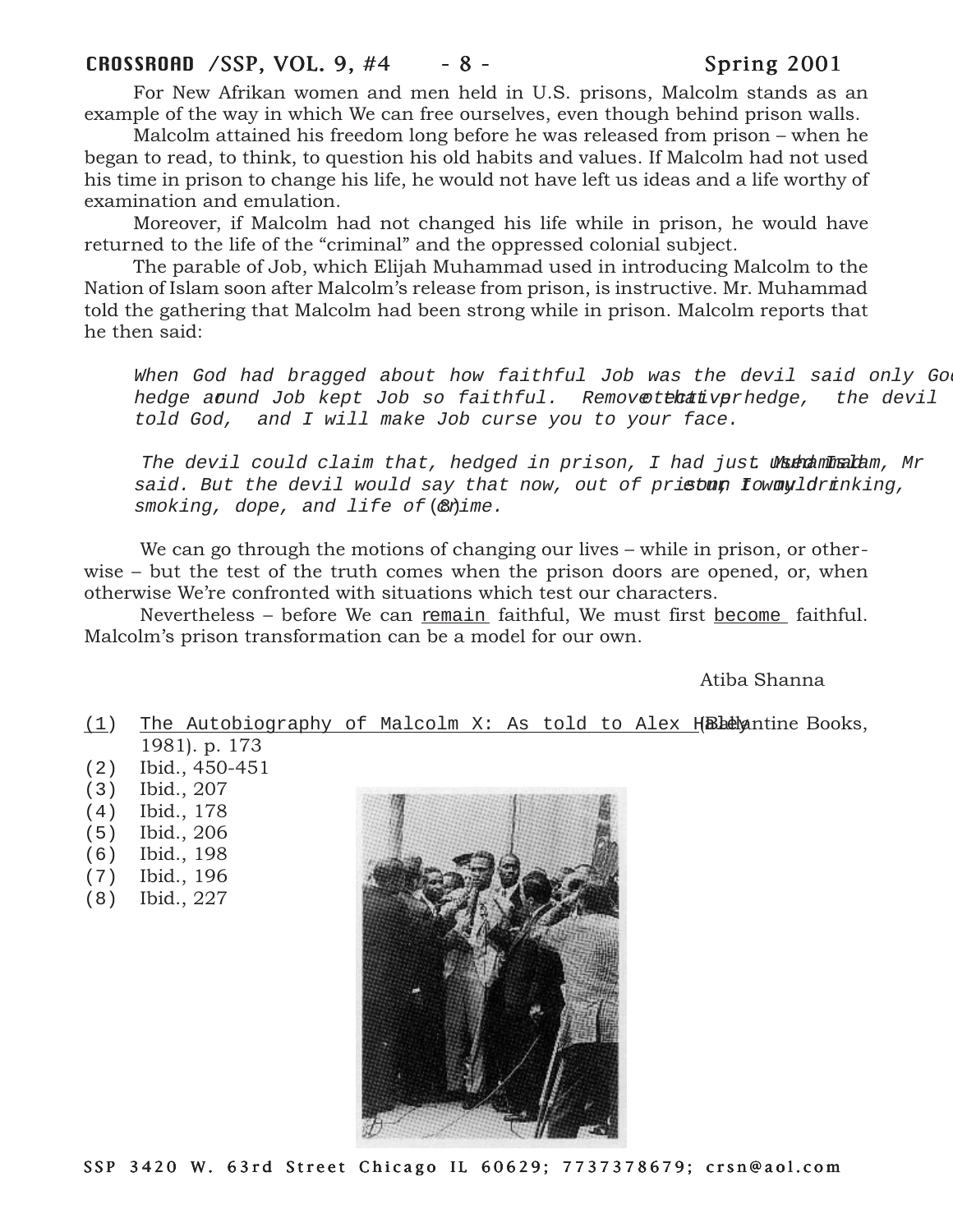### Cadre Lessons

The following story is tarkeling the: Reminiscences of Ho Chi Minh . Manh Trinh relates an episode during which Ho Chi Minh was working in Siam, and known Thau Chin.

It doesn t matter that the names of people and places may be unfamiliar a to pomounce, or that the story depicts events in another time and involves anoth

The story and its lessons transcend time and space, and can apply to all There ar lessons her that We need to draw fras We struggle to go to our people and work with them, starting ewhere  $\mathbf{r}$  and with what they have.

\*\*\*\*\*\*\*

During the time Thau Chin lived in Sakol, the cadres could get from him a great deal of education for work among the masses. We take as an example, among others, this story told by Tai Ngon:

"In the summer of 1928," Tai said, "Mr. Chin came to Sakol, where I was working. He was accompanied by Ty, born Dang Canh Tan.

"A few days later, Mr. Chin told me and another young man by the name of To to go to Mukdahan, a district town of Nakhon province, opposite the Laotian town of Savannakhet. He entrusted us with the mission of making enquiries and propaganda among the people, then setting up a Friendship Association for them. I came back to Sakol after a month.

"That evening, he asked me to make a report. I said, 'There is nothing. I went to the Vietnamese homes at Mukdahan by a ferry landing stage. There are about thirty families, and even a temple dedicated to Tran Hung Dao. The Vietnamese there earn their living as ferrymen, rice dealers, butchers, carpenters, masons, etc., in short, they do all trades. Among them are a few dozen young men and half a dozen young girls. Most of them are poor people, I found only two families living fairly comfortably.'

"I stopped for a while, then shook my head in despair and went on, 'It was very difficult to speak of revolution there. The women are notorious for their quarrels at the market; every day they argue or wrangle with each other over some bargain. The men are usually drunk. As soon as their supper is finished, they gather somewhere to play cards. They also go to the Tran Hung Dao temple to practice spiritualism. The young men are no better; they do nothing but go to the temple, gamble and flirt with the girls. How could I make revolutionary propaganda in such a place!'

"As I finished, Mr. Chin said, 'All right. Go and have a rest. We'll see it tomorrow.' 'What can we expect from such a state of things? I asked. He smiled, saying, 'There's something good in what you reported.'

"Before leaving, I told him, 'I should like to get another job tomorrow.'

"Yes, we'll talk about that tomorrow,' he replied.

"On my way home I hoped that I would get another job. But days passed by without Mr. Chin saying anything about my work. Later, I asked him. 'Now, what kind of work shall I do?' 'Well,' he said, 'did you tell me that people there are too bad? They gamble, drink, wrangle at the market and quarrel with each other, don't they? It is not too bad, however! It may be worse – there might be police informers among them.

"He stared at me and went on, 'You have forgotten what you learned in the books.' 'What have I forgotten? I asked. He replied, 'You have forgotten this: our revolutionary books tell us to carry out propaganda work among the masses, to educate them, don't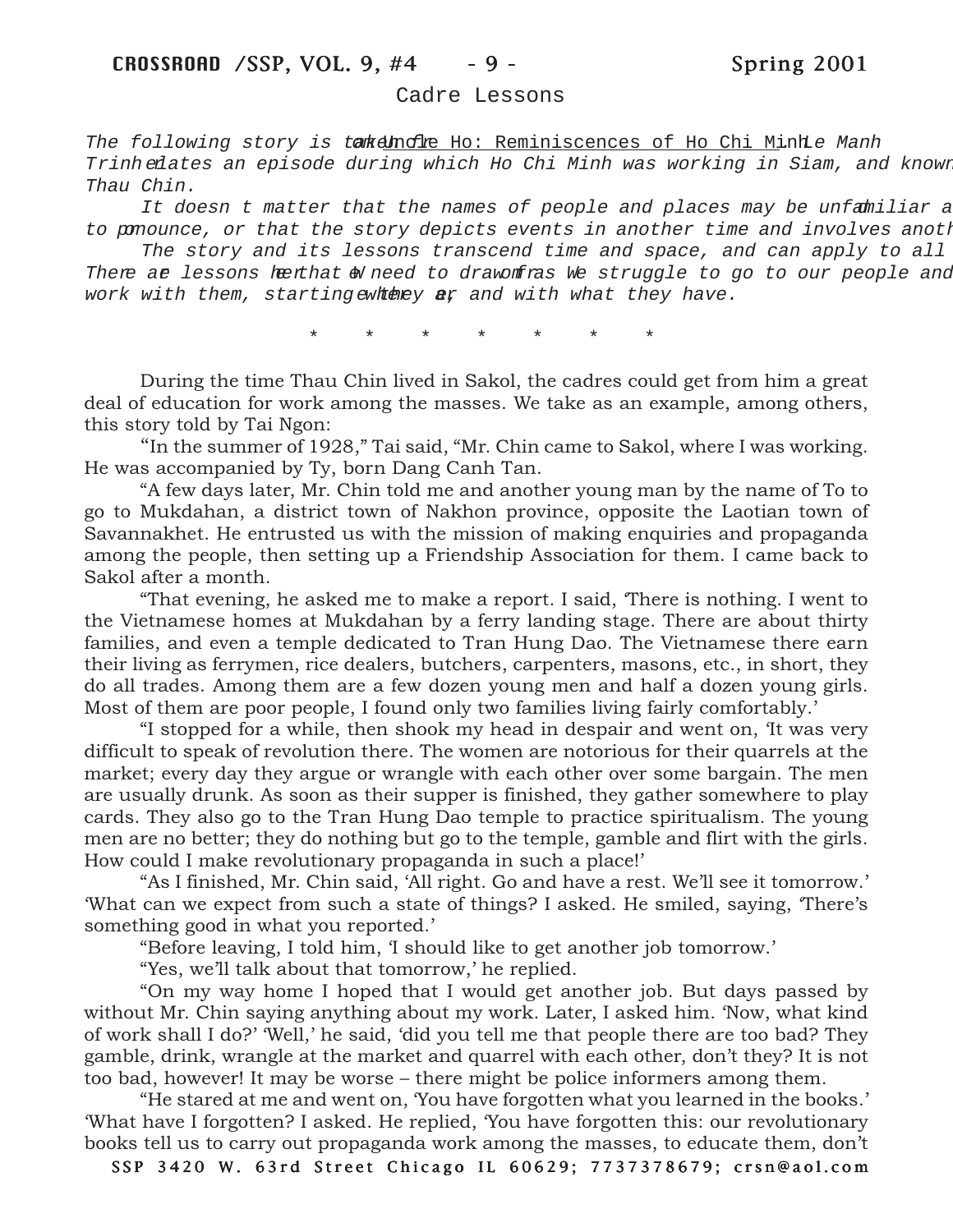# CROSSROAD /SSP, VOL. 9, #4 - 10 - Spring 2001

they? And if the masses were all good people, who knew how to love one another and unite together, how to study and become progressive, how to love their country, would there be any need for propaganda and education, would there be any work to do? You might just go and see them for a while and leave. And if they were all as good as you and I, you wouldn't need to go at all!'

"He stopped for a while and continued, 'You have also forgotten that they are our compatriots, our poor Vietnamese compatriots who have lost their Fatherland.'

"Completely disarmed, I kept quiet, and nodded, 'Yes'. 'Then, go back to that place and work' he said, 'Last time we had no definite plan. This time you should do better. Choose the worst, the most wicked family, and live with them. Try to make them better. If they come to like you, it will be all right.'

"A few minutes before I left, Mr. Chin handed me a small packet, wrapped in paper and carefully tied up and said, 'I give you a 'gospel'. Don't open it before you reach the place.'

"i told myself that it must have been a secret or precious document. I put it very carefully in my bag. When I arrived at the place I opened it. What a 'gospel'! It was only a book of verses about Tran Hung Dao.

"I went to Mukdahan, following his advice, I managed to find the worst family. I paid a visit to ask them to rent a room, paying one bath a month.

"Every morning, the husband went to market to sell pork. In the evening, after supper and drinking he went out for gambling, every day without exception. He lost all his money, the family got poorer and his wife, a shrewd woman, scolded and insulted him every time he came home, which drew him more and more out of family life. Not a day passed without a quarrel between them.

"The man's father was a drunkard. His duty was to look after the house and children, but the house was always dirty, the children cried all day long, suffering from want of care, mosquitoes and lice. All that made the mother angrier, and she did not refrain from insulting even her father-in-law. I tried in vain to persuade them to be more reasonable. One day, I bought some spirit and offered it to the old man. He drank and fell asleep. I then bathed the children. As they also slept after the bath, I put everything in the house in order and washed the dirty linen.

"Returning home, the wife found the house quite tidy, the father-in-law and the children sleeping soundly. She was pleased, and asked me 'Why is the home so clean today?' 'Well,' I said, 'your father-in-law cleaned everything and bathed the children, then they all went to sleep,' What on earth did you tell him to make him so good? she asked.

"The woman began to have more regard for her father-in-law. The next day she bought some spirit and offered it to him. The old man was quite surprised at the change of attitude of his daughter-in-law. As he talked to me about that, I said, 'Well, yesterday I cleaned the house and bathed the children. Seeing that she was pleased with it, I told her that it was you who did all that. I hope you will help me with the work next time.'

"So he began to help me to do odd jobs. Then later he did it himself, and I helped him. He became diligent. The house was well kept, the children well looked after. And no more quarrels between him and his daughter-in-law.

"As for the gambling husband, I advised him to learn how to read and write. He agreed. I began to teach him at the very hour when he usually went gambling. He was a very bad learner, but it was a good thing that he had stopped gambling, and consented to stay at home to study.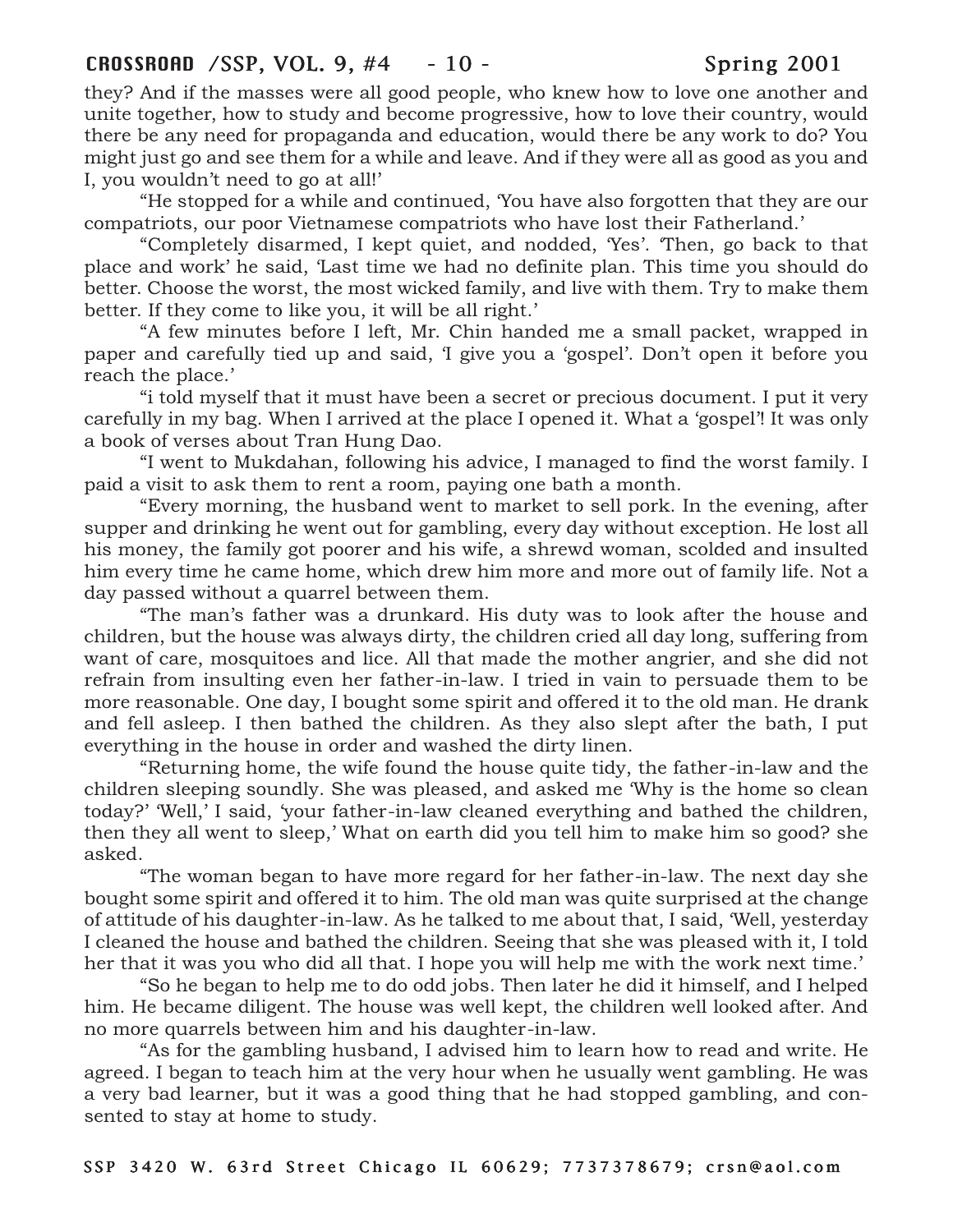# CROSSROAD /SSP, VOL. 9, #4 - 11 - Spring 2001

"His new behaviour made his wife love and esteem him again. Their family life was better and more harmonious than before. Then even the wife asked me to teach her reading and writing.

"The whole hamlet was surprised at the great change in this family reputed as the most quarrelsome in the place. From then on people began to like me, they came and befriended me, especially the young people. I used to go to the Tran Hung Dao temple when services were held. One day I said to them, "I see that you are still reading the old psalms here. In Sakol they have a new book of psalms, a very good one. I've brought a copy here."

"Then I took out my 'gospel' and read it to them. Thus I gradually became a friend to everybody in the hamlet. I regularly procured a copy of the Than At paper and read to them.

"Nearly two months later, Chin and Thuyen arrived at Mukdahan. Thau chin came to see me and asked, 'What's the situation like at present? How do you think it will be?' It's much better than before,' I answered. 'Is it? Have you ever gone and read the gospel at the temple?' he inquired. I smiled, 'Every day.' 'Can we now send our papers here?' he asked. 'Are there any young men who are ready to receive them?' 'Yes. They have asked for them,' I replied. I then gave him two addresses. He smiled joyfully, saying, 'All right. You are working better than I. I've got only one." (pps 158-164)



SSP 3420 W. 63rd Street Chicago IL 60629; 7737378679; crsn@aol.com **ho chi minh** P.O. Box 86208 • Los Angeles, CA 90086-0208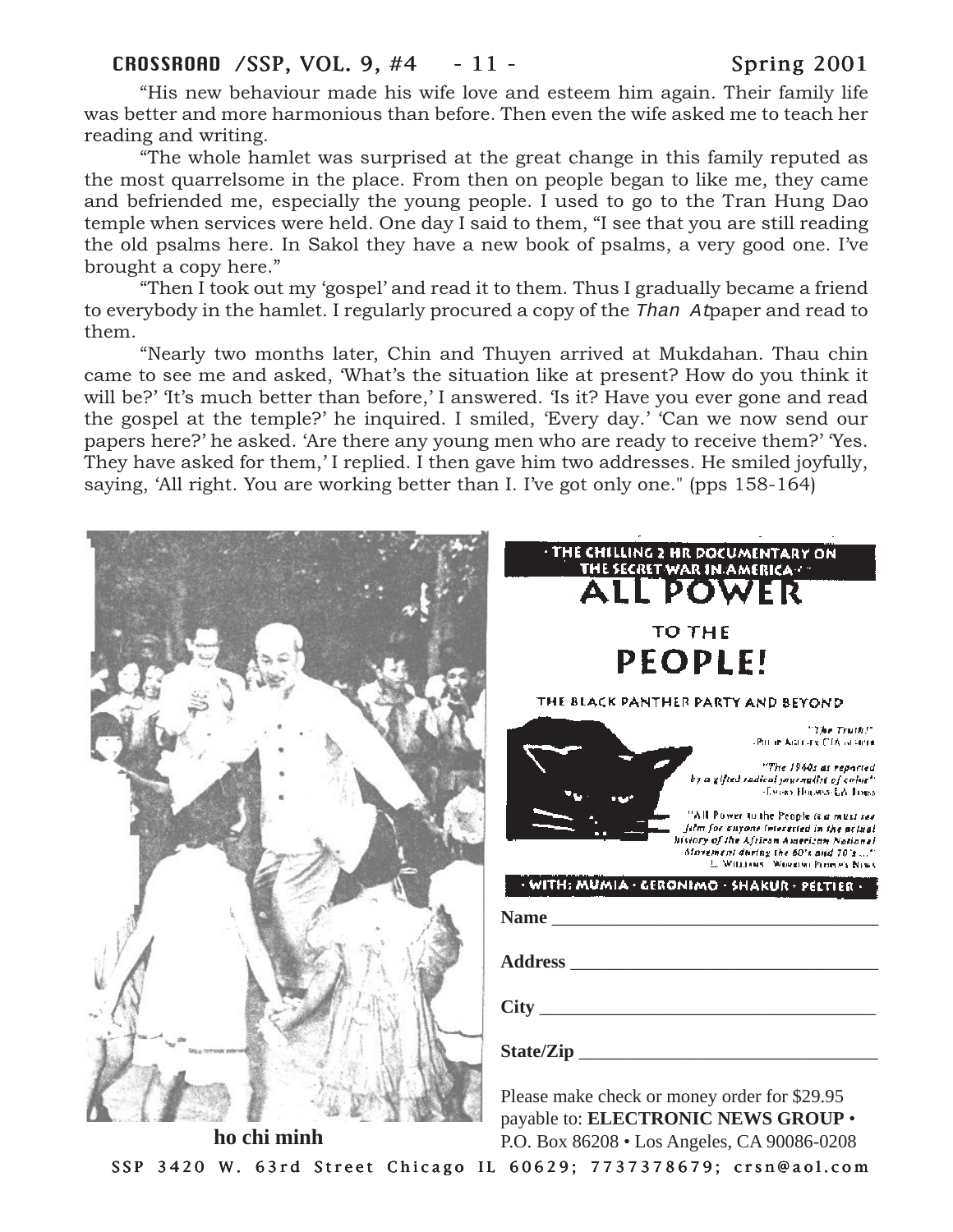# BRC Condemns Israel

January 15, 2001

Contact:

National Co-Chair, Bill Fletcher Jr., bfletcher4@compuserve.com National Co-Chair, Manning Marable, mm247@columbia.edu National Co-Chair, Jennifer Hamer, jenhamer@aol.com

# STATEMENT ON U.S. HOUSE OF REPRESENTATIVES RESOLUTION 426

The Black Radical Congress condemns the House Resolution Concerning the Violence in the Middle East (H.Con. Res.426), enacted by the 106th Congress of the United States on Tuesday, October 24. This absurd resolution, which supports the behavior of the State of Israel without qualification or criticism and absolves the Israeli government of any responsibility in fomenting the current violence, totally ignores the reality of Israel's illegal, armed occupation of Palestinian lands. For as along as it persists, that occupation — which continues in defiance of United Nations Resolution 242 — constitutes a violent assault on the persons, property, national rights and human rights of the Palestinian people. To assign to the victims of an inherently provocative military occupation even primary, much less sole, responsibility for an episode of violence in which agents of the occupying force played a further provocative role, defies logic and history.

The Fifth Special Session of the United Nations Commission on Human Rights declared that "Israeli occupation [of Palestinian lands] in itself constitutes a grave violation of the human rights of the Palestinian people," and that the deliberate and systematic killing of civilians and children by Israel constituted "a flagrant and grave violation of the right to life and a crime against humanity."

We commend the handful of Representatives who took the principled stand of voting against House Resolution 426. Out of a congress of 432 members, 365 voted "yes" on the Resolution — including 21 members of the Congressional Black Caucus (CBC). Only 30 were opposed, including 11 CBC members. In particular, we are ashamed and outraged that so many members of the CBC could not discern through the propaganda veil the similarities to Black history: a state suppressing by violent means a people demanding fundamental democratic rights. Tanks against children in Palestine cannot but remind us of hoses turned on [New Afrikan] youth in Birmingham in our own struggle against white supremacy. The struggle of the Palestinian people to rid their homeland of an illegal foreign occupation recalls struggles over the centuries by many peoples, and the Palestinian fight is no less righteous than those that have gone before. Thus, we salute the 11 courageous members of the CBC who stood up to anti-Arab hysteria and did the right thing.

With its ill-conceived action, the U.S. Congress has contributed to perpetuating the problem instead of workingto bring about a solution. The Black Radical Congress, representing people of African descent who support the Palestinian Intifada's goal of justice and equality, calls on the House of Representatives to rescind its resolution #426 and, instead, add its voice to the call of nations around the world for a just peace in the Middle East.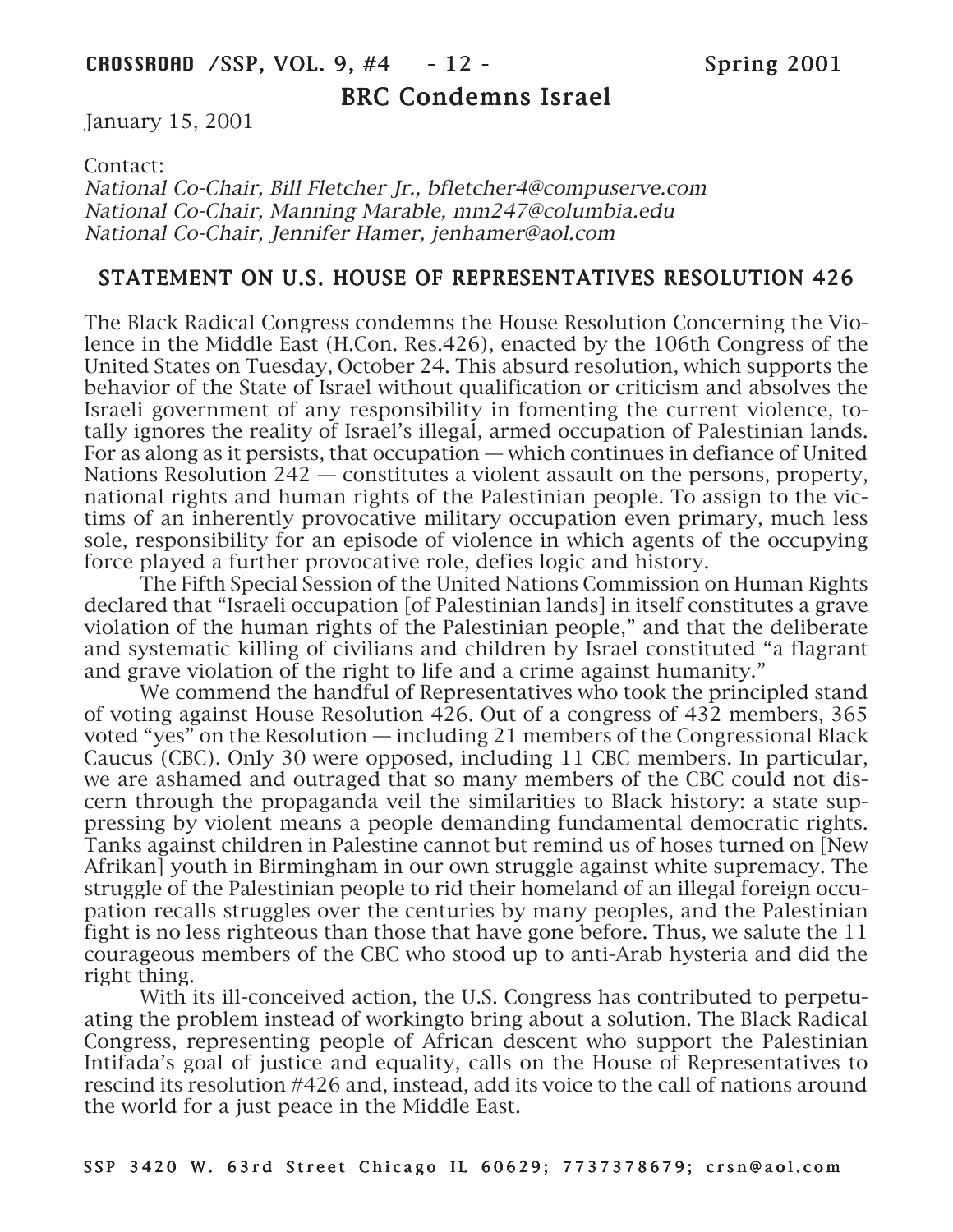# Movement toward a just peace requires that:

(1 ) Israel cease immediately its murderous suppression of Palestinian pro- (1) tests, including its assassinations of grassroots leaders in Palestinian communities;

(2 ) Israel end its occupation of Palestine by withdrawing its troops from the (2) Occupied Territories, in compliance with UN Resolution 242, and by dismantling all Jewish settlements on Palestinian lands;

(3 ) the United States end all aid to the State of Israel, aid which enables (3) Israeli defiance of UN mandates and world opinion;

(4) the United States support the initiation of a new peace process, a process that goes beyond the flawed Oslo accords, one that is supervised by the United Nations and founded on UN Resolution 242, a process that establishes the right of return for all Palestinian refugees and exiles, equal to the right of return enjoyed by members of the Jewish diaspora.

Black Radical Congress, National Office • Columbia University Station • P.O. Box 250791 • New York, NY 10025-1509 • Phone: (212) 969-0348 • blackradicalcongress@email.com • Web: http://www.blackradicalcongress.org

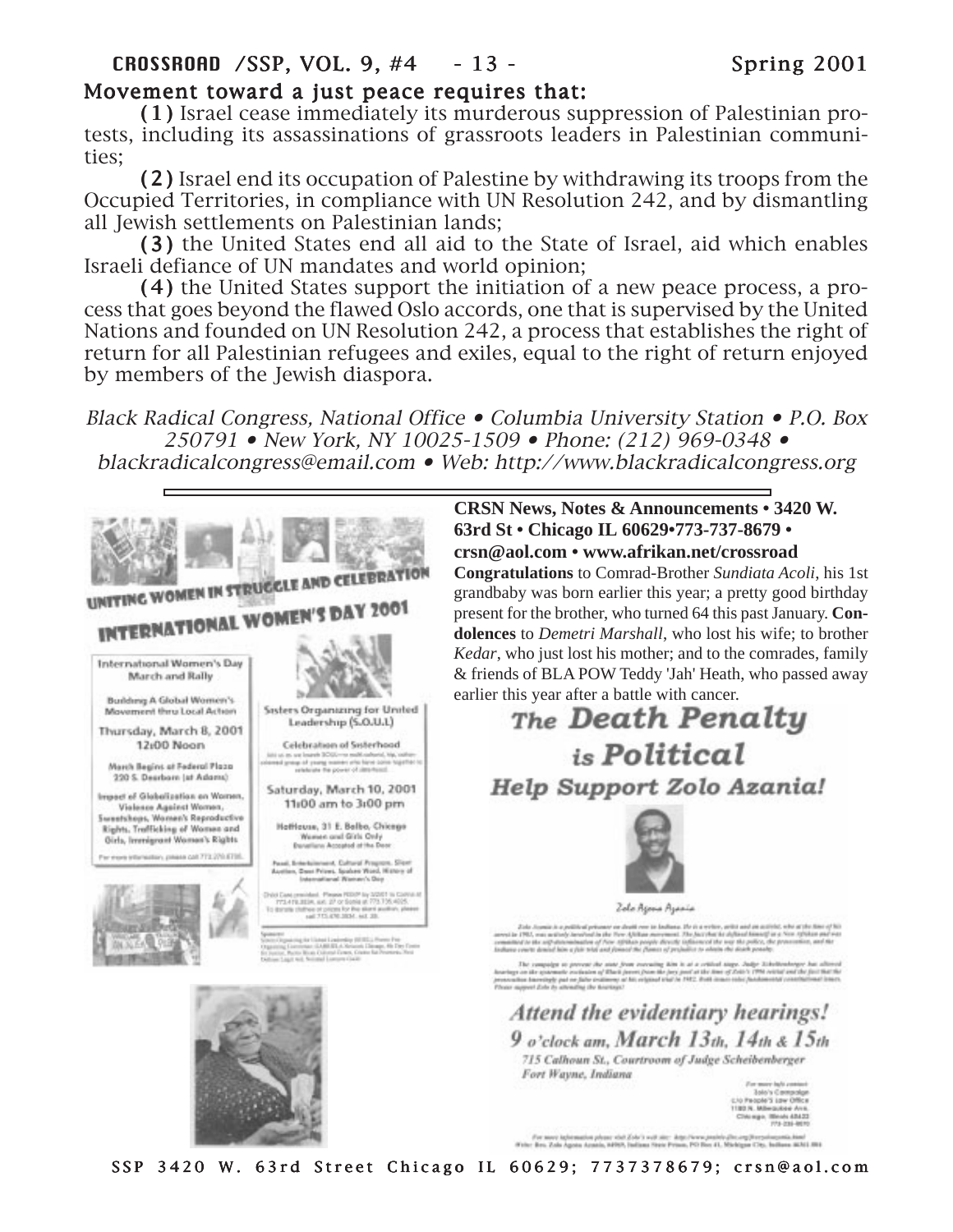# CROSSROAD / SSP, VOL. 9, #4 - 14 - Spring 2001

Angola 3 Defendant Released! P.O. Box 2200 Sacramento, CA 95822

# (Feb. 8, 2001)

— Robert King Wilkerson, one of the prisoners known as "the Angola 3," was released from Louisiana State Penitentiary today after spending twenty-nine years in solitary confinement for a murder he did not commit.

murder of a fellow Angola prisoner despite the fact that another man confessed and was convicted of the murder. After two prisoners who testified against Wilkerson - the only evidence ever presented against him - retracted their testimony and revealed that it had been coerced by prison officials, the United States Court of Appeals in December issued a ruling that almost certainly would have led to his release.

In response, in what his supporters characterized as a face-saving move, the state offered Wilkerson a plea bargain, which he accepted. Six hours later, to the cheers of a throng of family and supporters, Wilkerson walked out of Angola a free man.

He has pledged to dedicate his life to winning freedom for Albert Woodfox and Herman Wallace, the other two members of the Angola 3, and for all of the other innocent men with whom he was incarcerated for the past three decades.

"I may be free of Angola, but Angola will never be free of me," Wilkerson said.

Woodfox and Wallace have also been held in solitary confinement for 29 years. They were convicted of the 1972 murder of an Angola prison guard in a murder that they have unwaveringly claimed they did not commit. In recent years, new evidence of their innocence has surfaced. Even though the new evidence was suppressed at the time of their trials, they have thus far been unable to win justice from the courts.

Wilkerson, Woodfox, and Wallace have always believed that they were framed by prison officials because they organized the Angola chapter of the Black Panther Party. Prior to being placed in solitary confinement, the men led campaigns to end prisoner rape, improve race relations, and ameliorate conditions at the slave plantationturned-prison.

National Coalition to Fr<del>eegolhe</del> 3 bery charges and quickly joined the prisoners' rights www .prisonactivist.org/angolactivism from within solitary confinement by organizing All three men entered prison on unrelated robmovement that was sweeping the country in the late 1960s. In the ensuing years, the men continued their hunger strikes, educating other prisoners, and by becoming highly-skilled jailhouse lawyers.

> The American Civil Liberties Union is currently pursing a federal lawsuit alleging that the men's 29-year stay in solitary confinement amounts to unconstitutional cruel and unusual punishment.

 Wilkerson, 57, was convicted of the 1973 speak out against the imprisonment of Woodfox and Now that he is free, Wilkerson plans to travel and Wallace and the continuing growth of the American prison-industrial complex.

> For more information contact Marina National Coalition to Freengthe  $3,$  (510) 655-8770.

# **It's About Time 35th year Black Panther Party Reunion October 11-14 Washington DC**

**The It's About Time Committee is committed to hosting an inclusive, non-sectarian, memorable event that celebrates the founding principles, platform and programs of the Black Panther Party (BPP). We will commemorate the historic legacies of the BPP as well as the many sacrifices and constructive contributions that all of us made while serving the people body and soul.**



**for more info: It's About Time • PO Box 221100 Sacramento CA 95822 • (916)455-0908 www.itsabouttime.com itsabouttime3@juno.com**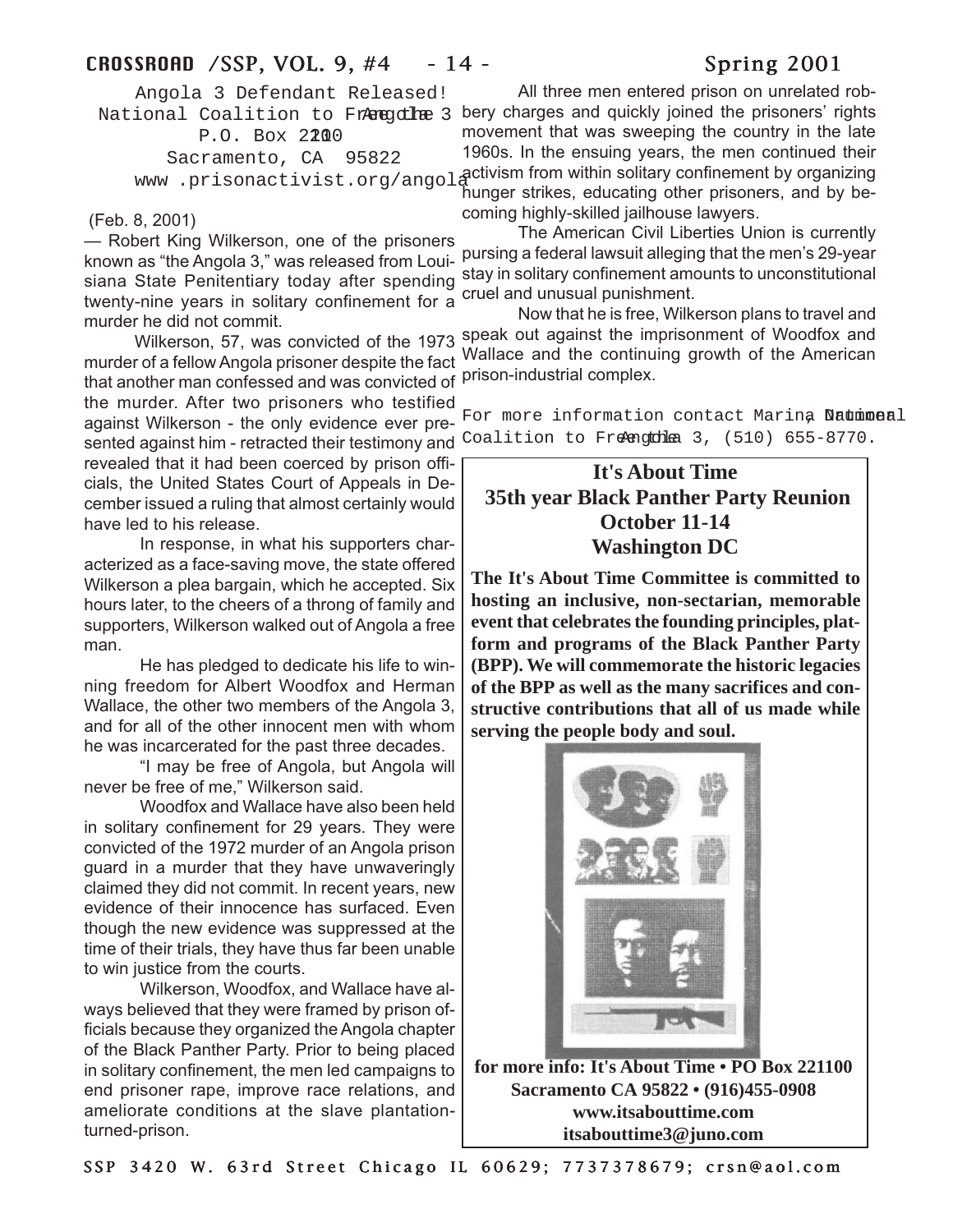

SSP 3420 W. 63rd Street Chicago IL 60629; 7737378679; crsn@aol.com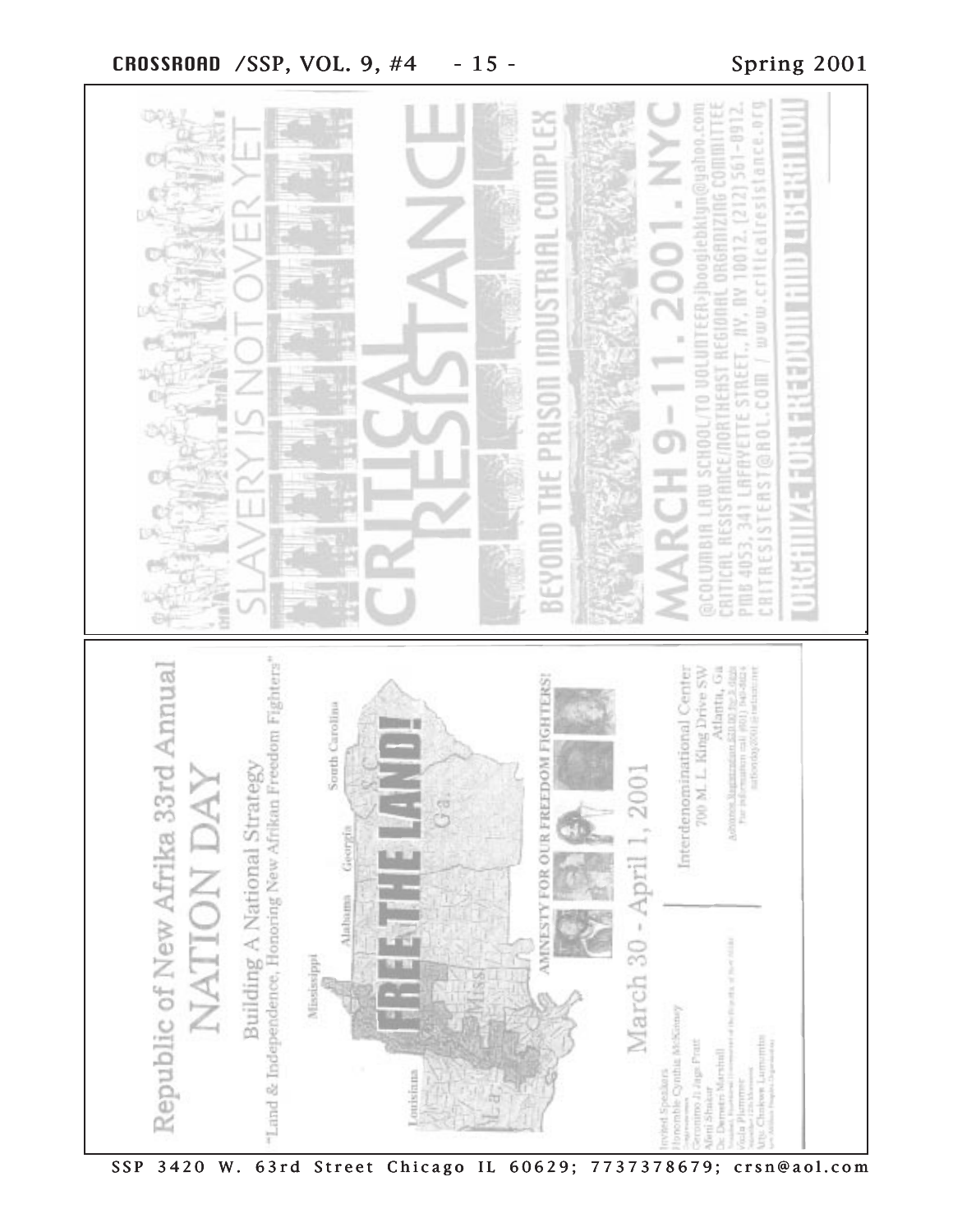Books of Interest ¥ Where We Stand: Class Matwhere we stand: tersbell hooks **CLASS MATTERS** ¥ A Nation Within A Nation: Amiri Baraka and Black bell hooks Power Politi**Komozi** Woodard ¥ We Are Not What & Seem: Black Nationalism and Class Struggle In th American CenturyRod Bush •Towards A Marxist Humanism ,Leszek Kolakowski • The Ethical Dimensions of Marxist ThoughCornel West • Notes On Dialect C.L.R. James • When And Where  $I$  Enter Raula Giddings • In Struggle: SNCC and the Bleakenling of the 1960s alayborne Carson

- W oman s Evolution on fundatriarhal Clan to Patchian Family, Reed, Pathfinder, 1975
- Guevara, Also Known as Cheaco Ignacio Taibo
- Wounds of the Spirit: Bback, W Molence, and Resistance Effinacis C. West
- Socialististionsed. Stephen Shalom
- The Messenger: The Rise and Fall of Elijah MukamhEdanzz
- I May Not Get The With  $\delta u$ : The flue Martin Luther King Michael Eric Dyson
- Plan BChester Himes

tion and world point

- An Autobiography of Black Chiclempsey J. Travis
	- Denmark Vesey: The Buried Story of Americets Lar
	- Slave Rebellion and the Man Who L**David** Robertson
	- To Awaken My Afflicted ekhen: DavidaWiker and the Problem of Antebellum Slave Resistence P. Hinks

Nod

ten in the Industry

- Discovering Ameries It , Naldas
	- Anelauskas
	- Last Man Standing: The adedy and Triumph of Gemimo PratJack Olsen • Forced Into Glory: Abraham Linco White Deam, Lerone J. Bennett
		- On a Move: The Story of Mumia Abumos Jamal, Terry Bisson
			- The Philadelphia Negl.E.B. Dubois
			- Black Metopoli,sDrake & Cayton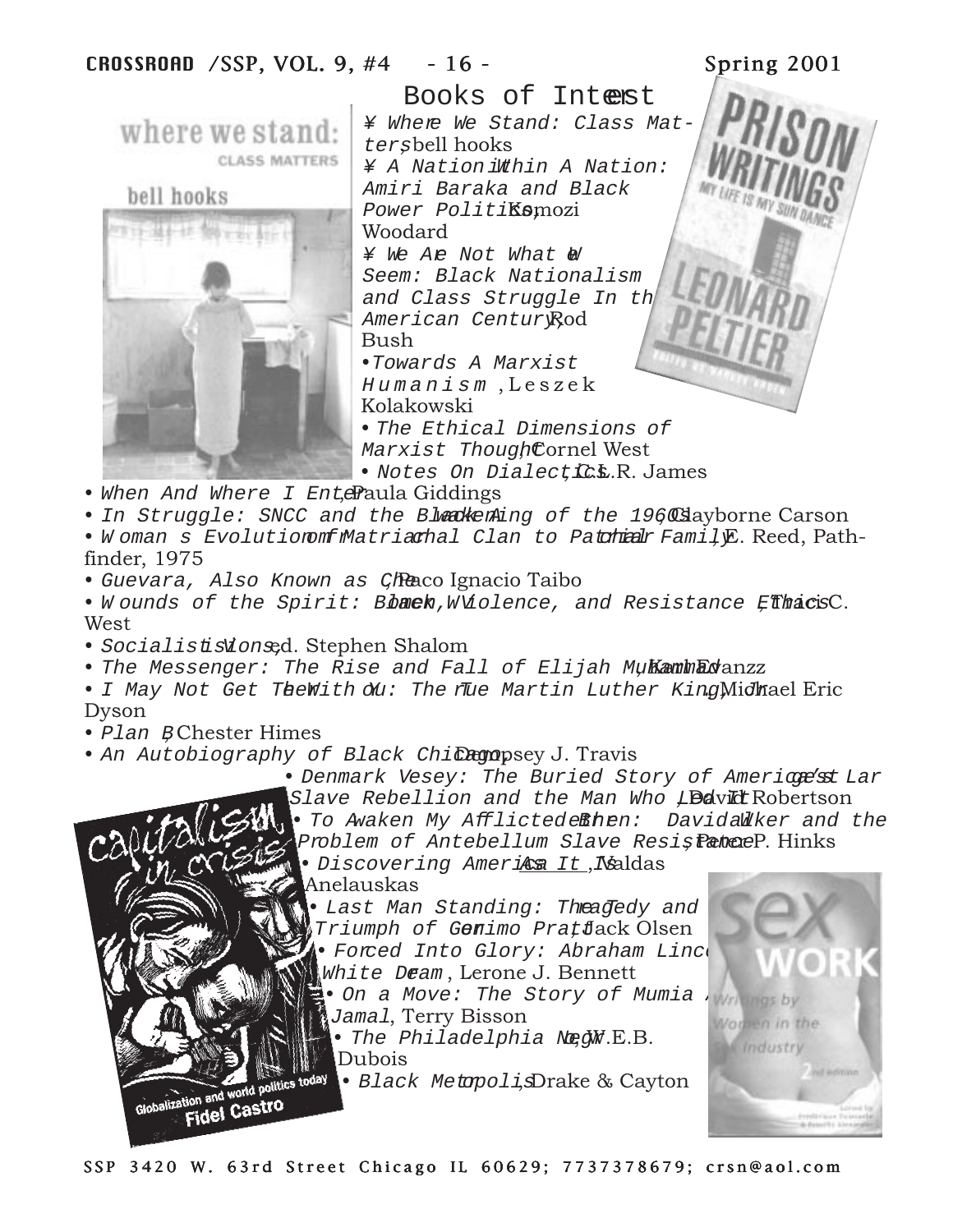Book Review:

Jailbreak Out of History: the Re-Biography of Harrist Stoopsale Books, PO. Box 400171, Brooklyn N1240 • butchlee<stoopsale@erols.comgeocities.com/Area 51/ Omega/5844/

Butch Lee writes, primarily, for revolutionary, working class, and progressive women. Not being a woman, but attempting to qualify for the adjectives, i think her works are some of the most important contributions to worldwide revolutionary theory & practice to come out of the u.s. empire today. Why? It's her voice - so rarely heard that it's hard to hear. Don't get me wrong, this is



entirely my problem. i'm used to hearing people who sound like me, and see things and experience things the way that i would. A woman is not like me. When you're used to reading stuff where you're the primary audience because the authors are - for the most part just like you - picking up something where you're not the first person that the author is talking to takes some getting used to!

"Patriarchal capitalism, which only wants Amazons to be exotic myths from exotic ages, have hidden Harriet Tubman in her own fame. They both trivialianed exceptionaliber. These are tools of oppressor culture...

"... to trivialize Harriet Tubman the capitalist patriarchy pictures her as an idealized woman by their definition, who makes a life of helping others. Thus her deeds are squeezed into women's assigned maternal role as nurhum hear and rescuer of men (who then go on to do the important  $\text{But}$  Harried wasn't repping Mother Teresa. She wasn't even any kind of civilian at all. She was a combatant, a guerrilla, a warrior carrying pistol and rifle, fighting in her people's long war for freedom. A war that rocked the foundations of Amerikkkan society and that has never gone away." (pps 2-3)

i've felt like this before - with Barbara Smith, bell hooks, Paula Giddins, Alice Walker, Barbara Neely (Be like Blanche!) - notice anything? Have you heard of these people? Have you read any of their work? There's a lot of people who have. The last time i've felt this feeling so profoundly was when i read the essays in **BottomFish Blues: The Coming of Black Genocide** This is a good feeling, you oughta try it; if you want a new society, i think you'll like it.

"Harriet wasn't leading the weak. No, that's got it backwards. She was leading the strong. The great anti-slavery struggle was a movement of the best and the bravest, the most seriousminded folks of that day. And it was among these, the strong, that Harriet was a leader. She was an Amazon player in the political decisions that determined the ending of the slave system."

Jailbreak Out of Histor totally fresh look at the life and work of Harriet Tubman. It attempts to de-iconizer & make her a real person to be emulated, supported, and reproduced. What would it be like to have an army of Harriet Tubmans? It would be like having an army of Kuwasi Balagoons, or Sundiata Acolis, Atiba Shannas, or... Butch Lees. This is what We need & say We want, but We've got to learn to listen to  $a1$  the voices with the capacities & potentials for this. The bottom line is that revolution without women STILL ain't happenin'!

> Re-Build! hondo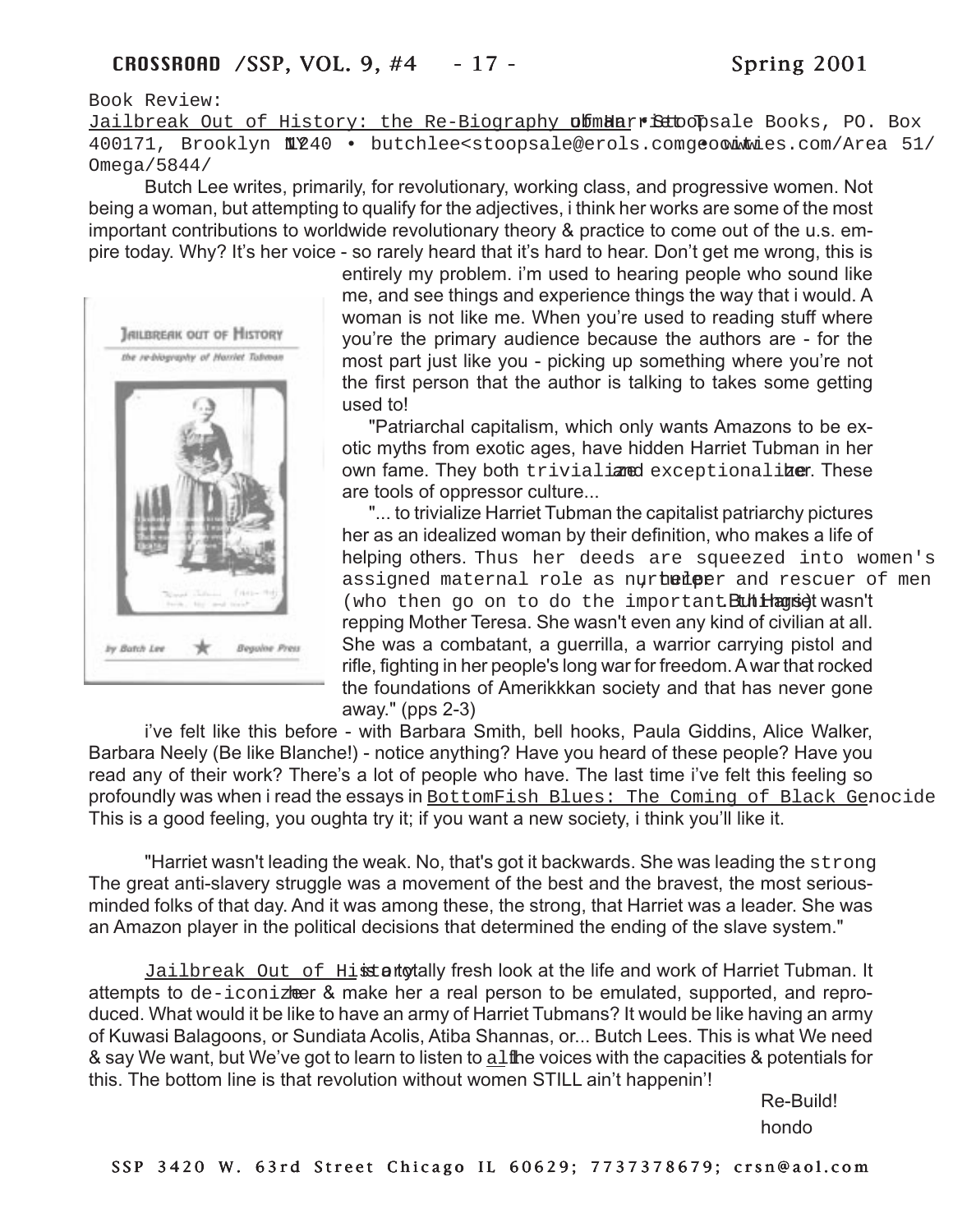# Did you know that the U.S. Navy Is bombing the Island of Vieques, Puerto Rico?

# Why is the U.S. military using Vieques, an island of Puerto Rico, for target practice?

 Because they can. In 1898 the U.S. invaded and colonized Puerto Rico and still maintains control today. In 1938, when the military decided it needed a facility to test their bombs, it took over the island of Vieques. Contrary to the wishes of the Viequenses, the U.S. military expropriated the land and displaced thousands of Puerto Ricans. The Navy paid landowners as little as \$50 for 6 1/2 acres of land. Presently, the Navy controls 26,000 of the island's 33,000 acres. It occupies the island's most productive farming and fishing areas leaving the island's population squeezed between the ammunition depot and the training facility. Just imagine how you would feel if Vieques were your home!



### What is the U.S. military doing in Vieques?

 The Navy has an ammunitions storage depot and a weapons range on Vieques. The U.S. military conducts war games up to 200 days a year on the island. The U.S. Navy routinely drops bombs and practices different invasion scenarios using live ammunition. The rest of the year, it has the audacity to rent the facility out to NATO allies and Latin American countries to bomb the island and test their weapons. The Navy collects as much as \$80,000,000 per year in rental fees.

# What are the effects of the U.S. military presence on Vieques?

Safety: In April 1999 an errant bomb killed Puerto Rican citizen David Sanes and wounded four others. A year earlier National Guard war planes strafed a school bus and police car. According to the 1999 Governor of Puerto Rico's Special Commission on Vieques "the Navy cannot ensure the safety of the population of Vieques."

**Environment:** The bombing of Vieques is an extraordinary example of environmental destruction. Vieques was once covered with thick forests of palm trees. Now, according to University of Puerto Rico Professor Jose Seguinot, "the eastern tip of the island constitutes a region with more craters per kilometer than the moon." The training facility is littered with unexploded bombs and shrapnel. Chemical compounds, including napalm and uranium from the fired projectiles, pollute the land, water and air.

**Economy:** The Navy's expropriation of the land has caused an economic crisis that has forced the island's residents into poverty and dependency. The fishing industry has been destroyed. Twenty-six percent of the population is unemployed and seventy-two percent live below the poverty level.

**Health:** Vieques has the highest mortality rate of any municipality in Puerto Rico at 10.8 deaths per 1000 residents compared to 7.7 per 1000 residents for the rest of the island. The cancer rate on Vieques is 26.7% higher than the rest of Puerto Rico. Living in a "war zone" routinely disrupts people's daily routines. As teacher Javier Torres asks, "Do you know what it is like trying to teach with jet fighters and helicopters buzzing over us and bombs exploding in the distance?"

# What has been the response of the people of Vieques to the military?

 The people of Vieques say "Not one more bomb." For decades they have petitioned, marched, blockaded the navy with their boats and occupied their stolen land. They want their land and their way of life back. Since 1999 the struggle has grown as organized protestors have occupied the most strategic points on Vieques and prevented the military from using the range. In Puerto Rico thousands of people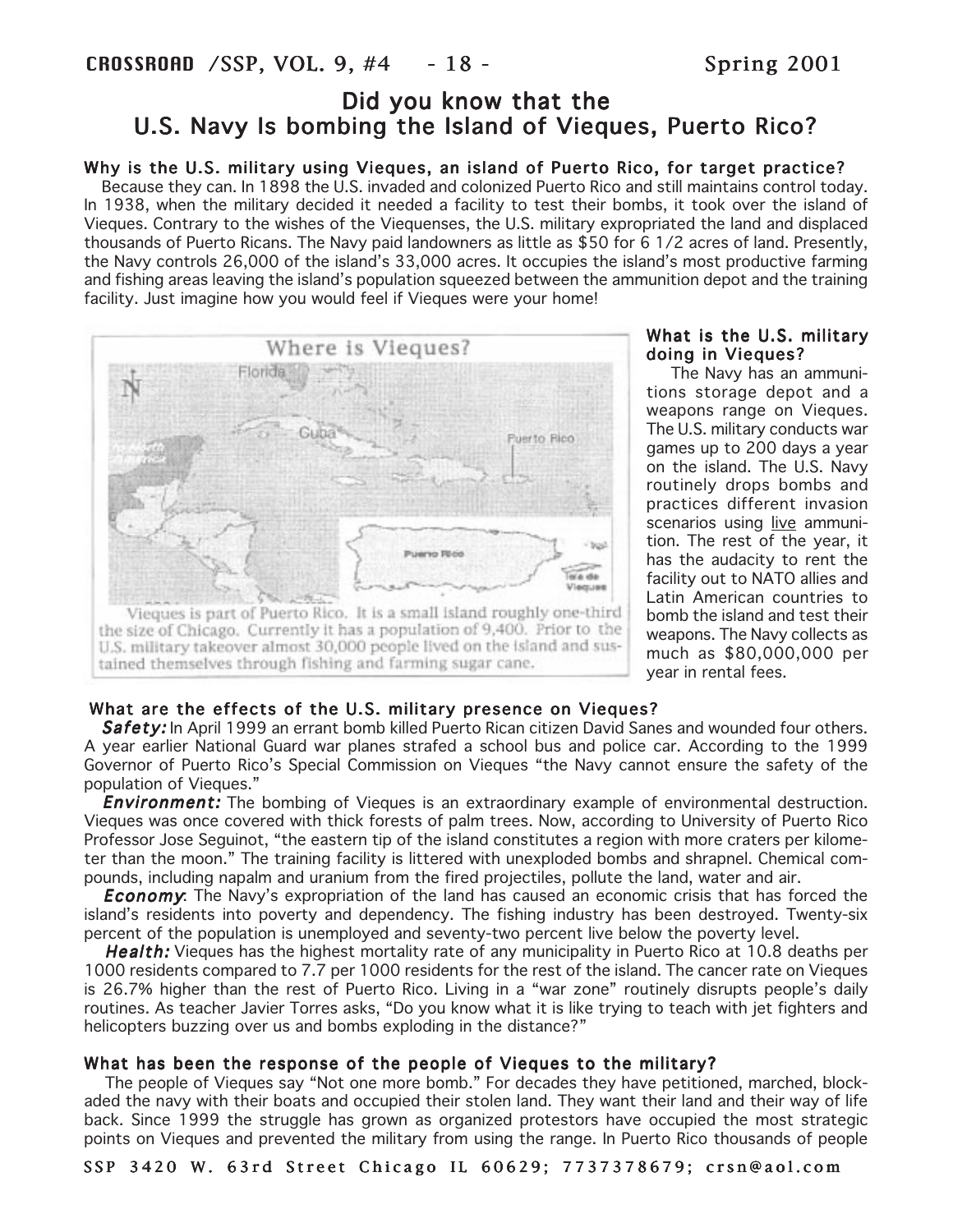have marched demanding an end to the bombing. There is consensus among all sectors of the population, including the Catholic Church, labor unions and all three major political parties, that the navy should clean up and return the isIand.



### What has been the Navy's response to the protests?

 According to the Navy's Special Panel on Military Operations on Vieques, "insensitivity has been the hallmark of its approach." Nonetheless, President Clinton declared that the Navy will continue to use the island for military practice. In response Representative Luis Guiterrez stated "The administration has set the Navy on course to inflict further damage on the island." In 1983 the navy promised to protect the environment, create jobs and bomb less. The Navy never followed the agreement and in fact increased its bombing. Jesse Jackson recently visited the

island and told military leaders "You just don't get it. These people don't want you here. Colonialism is a sin anywhere."

# What is the role of the U.S. military?

 The U.S. military is used to protect and expand U.S. interests and control around the world from eastern Europe to the Middle East to the Philippines. It doesn't protect people. It defends the ability of big corporations to make large profits.

# Why should I care about the struggle for Vieques?

 The U.S. military has no right to destroy Vieques. Vieques is a modern example of U.S. colonialism and a people's fight for self-determination. We have a historic opportunity to right a wrong and side with justice. In doing so we contribute to building a movement to change a system that guarantees privileges to a few at the expense of the majority of the world's population.



# What can I do?

 You can call or write the President Bush, (The White House, 1600 Pennsylvania Ave., Washington D.C. 20500) or your congressional representative, talk to your friends and neighbors and contact Prairie Fire Organizing Committee [www.prairie-fire.org] regarding upcoming events.



Viequenses take their land back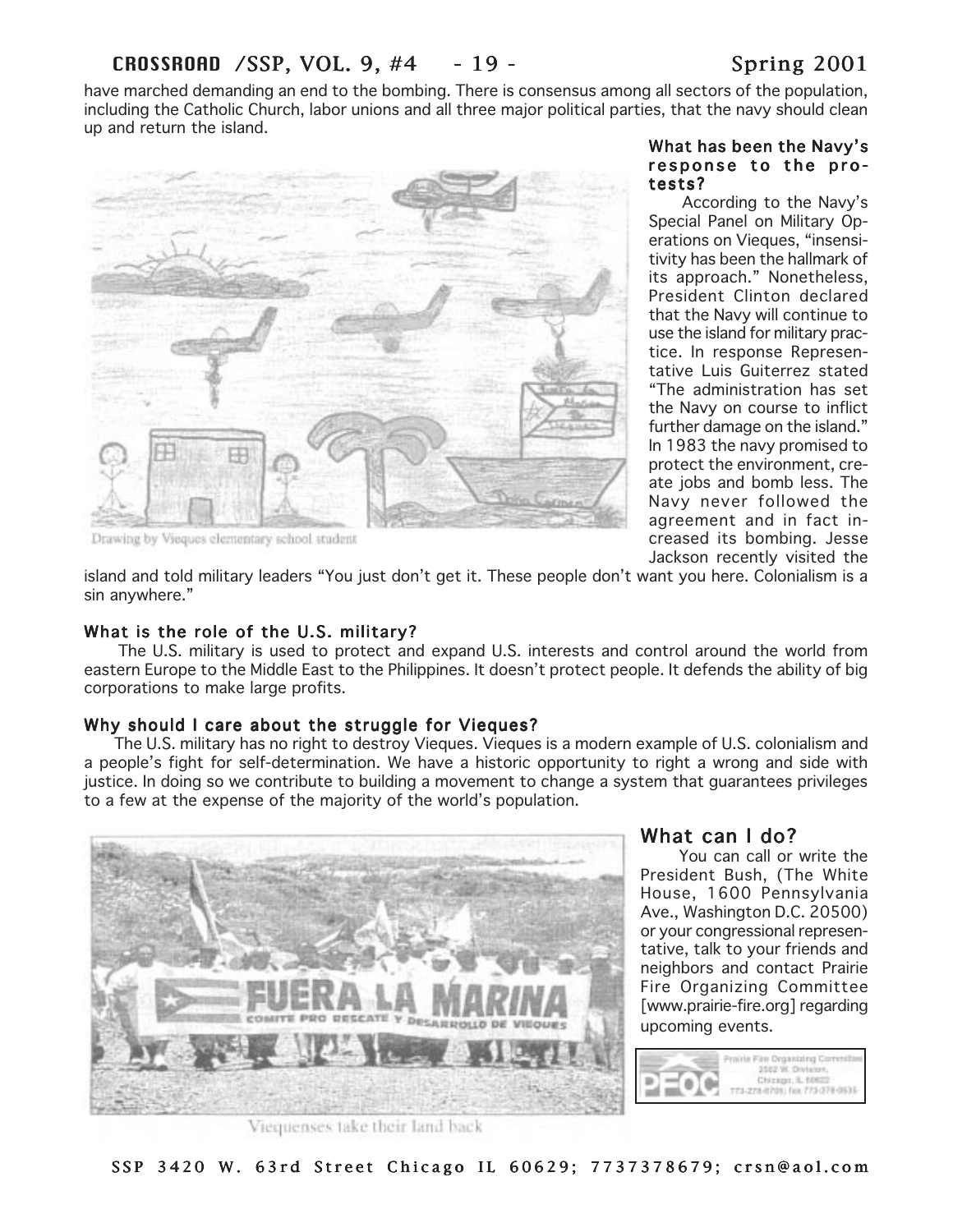# CROSSROAD /SSP, VOL. 9, #4 - 20 - Spring 2001

### January, 2001 Dear friend of the Prison Phone Project,

We are writing to give you an update on the Prison Phone Project-what our work is about, and what direction our campaign will be taking in the New Year.

 As you probably know, we are fighting the exorbitant costs of phone calls from prison. We are working to end this severe price-gouging which puts millions in the pockets of phone companies and the State. The high rates put an extra burden on families and friends of prisoners. We are demanding that the phone companies charge only reasonable rates, and that the State stop accepting commissions and signing bonuses as kickbacks from the phone compainies.



WE CAN CHANGE THE PRISON PHONE RATES - We wish solutions were easy, but changing these conditions will only be possible with our hard work and hard-hitting, well-targeted campaigns. However, we are heartened by the successes that people like us have had in other states, and we have leamed that there are a range of approaches to fighting this widespread problem:

• In Louisiana, the state Public Service Commission ordered a phone company to refund money for overcharging when people brought the issue to their attention.

• In Missouri, the State has announced that its next contract for prison phone systems will not include a commission or kick back for the state.

• In *Ohio*, the prison system has entered into a contract that will reduce the cost of phone calls by 15%.

• Right now, there are a number of lawsuits about prison phone prices filed around the county, and a national boycott of prison phones sponsored by CURE this summer has brought this issue into the news around the country.

 OUR STRATEGY FOR ILLINOIS - We are committed to fighting this injustice at every prison in the state of Illinois, but we have decided to focus our energy on one target at a time. With each success, we will gain momentum, expertise, and publicity. As our first target, we have decided to tackle the single top-grossing source of phone profits in Illinois - Cook County Jail.

 In 1999, Cook County signed a contract with Ameritech for exclusive phone service to the jail for 5 years. Out of this, Cook County gets a large commission from every collect call made by a prisoner (approximately 45%), and a \$200,000 bonus each year of the contract. Ameritech, by overcharging for calls made from jail, will bring in more than \$30 MILLION in profits over these five years. The state will gain about \$24 MILLION. With pressure and publicity, we hope to change the terms of the next contract.

 OUR STRATEGY FOR COOK COUNTY JAIL - We are focusing on the Cook County Board of Commissioners, because they oversee phone contracts with the jail. Each one of us has an elected representative on the Cook County Board who is supposed to represent us. We will gather in groups, and visit our commissioners to let them know how we feel about the prison phone rates. We will emphasize what a hardship these phone calls create for us, and emphasize our disgust that our county government creates contracts to make 24 MILLION DOLLARS in blood money! We are getting endorsements from churches and other organizations in the district, saying that they oppose these practices. Such endorsements help convince a commissioner that there is broad support for changing the terms of these contracts. Once we have presented our position to all of the commissioners, we will take our demands to the Cook County Board as a whole.

 Currently, the Prison Phone Project is organizing our membership by district, so that people from each district can prepare to meet with their commissioners. In the next few months, we will hold meetings on a district-by-district basis so that we can prepare by district. This involves getting endorsements, arming ourselves with the facts, and developing "talking points." Most of you have probably received a fact-sheet about your commissioner already. Next, you should look for a meeting which is especially targeted for your district, and plan to come!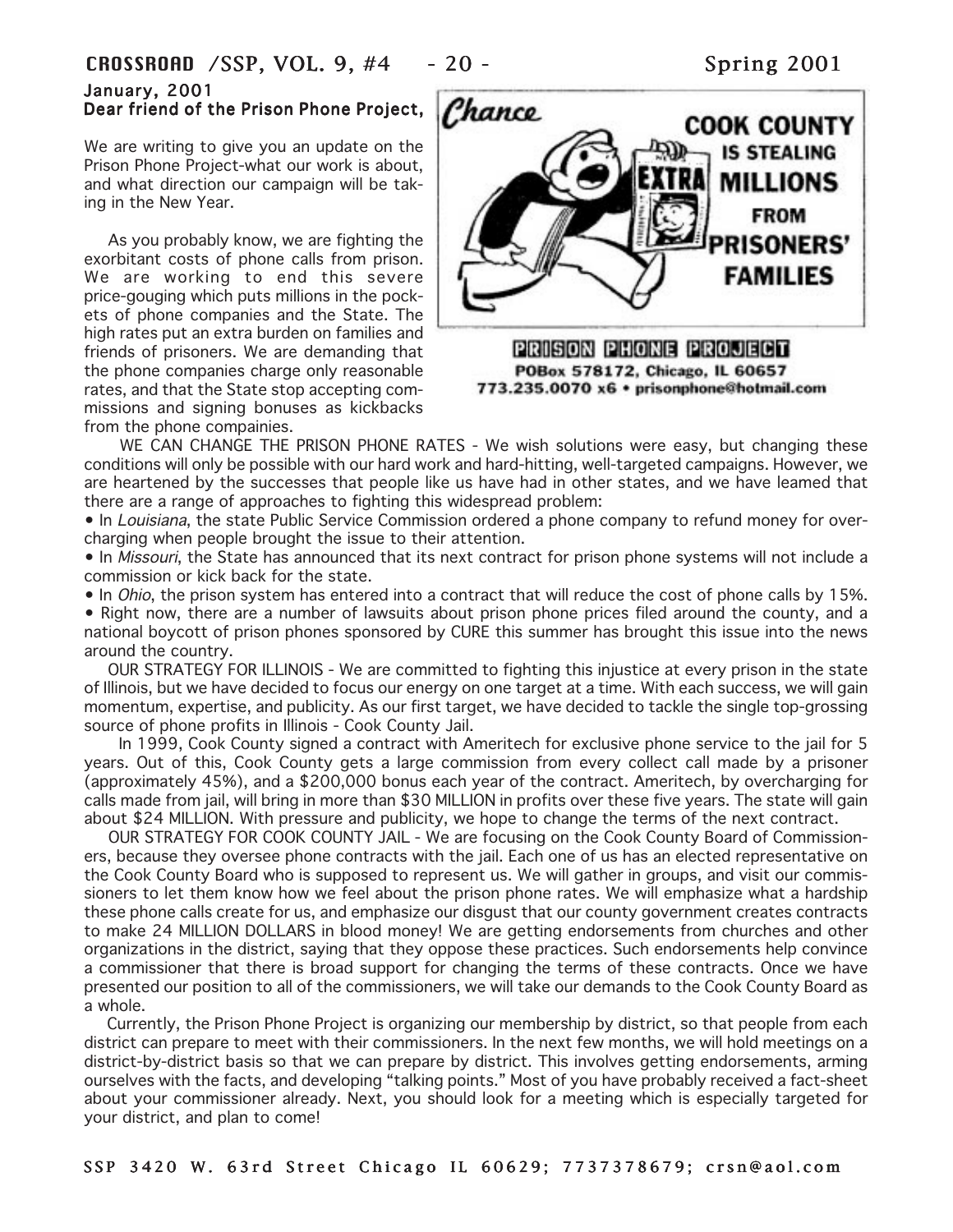### WHAT YOU CAN DO NOW!

- Talk to others in your district, and sign people on to meet with your representative.
- Ask people to sign postcards supporting our demands to the Cook County Board.
- Ask churches and other organizations in your area to endorse the campaign.
- Think about places to have a meeting in your district, and let us know.

• Volunteer to be an organizer or contact person in your district.

• MOST IMPORTANTLY, COME TO THE PREPARATION MEETING HELD FOR YOUR DISTRICT AND JOIN THE GROUP MEETING YOUR REPRESENTATIVE!!

 For anyone who needs help or support, please contact us.- We can figure out what district you are in, who your commissioner is, connect you with other members from your district, and bring you to the campaign! We can also answer questions and send you fact sheets and "endorsement packages" or other support materials.

 The only way we can fight the scandalous prison phone contracts is by organizing, and putting a lot of pressure in the right places. We look forward to hearing from you, and seeing you at your district meeting. Again, please feel free to contact us if you would like any more information, and best wishes for the new year.

> Sincerely, THE PRISON PHONE PROJECT

# Students Protest University of Chicago Law School Professor's Support for Red Squads

Chicago, IL—Students at the University of Chicago held a rally on Friday, February 16th on the main U of C campus in Hyde Park to protest the decision of Judge Richard Posner, a senior lecturer at the U of C Law School, to overturn the consent decree which restricted political spying and the disruption of constitutionally protected activities by Chicago Police Department.

 After eleven years of litigation, a June, 1984 jury verdict and a December, 1985 court decision held that the Chicago Police Subversive Activities Unit, also known as the "Red Squad", had unlawfully spied on, infiltrated and harassed political groups. On January 11 th Judge Posner wrote the decision for the 7th Circuit Court of Appeals which overturned Federal Judge Ann Williams' 1999 ruling upholding the consent decree.

 Speakers at the rally included Emile Schepers, program director for the Chicago Committee to Defend the Bill of Rights, and Melinda Power of the West Town Community Law Offfice and National Lawyers Guild.

 Student groups at the University of Chicago supporting the rally include the Feminist Majority, the Anti-Sweatshop Coalition, Young Democratic Socialists, the Environmental Concerns Organization, Students Together Opposing Prisons, and Creative Progressive Action...

 Judge Posner agreed to the city's request to modify the consent decree that had reined in the Chicago Police Department's notorious Red Squad. The student activists seek to remind Posner that the Red Squad spied on, infiltrated and harassed such "subversive" groups as the American Friends Service Committee, the United Methodist Church and the League of Women Voters. Thousands of paid and unpaid undercover agents were used to compile Police dossiers on hundreds of thousands of Chicago residents.Tthe Red Squad collected information on 14,000 organizations and 258,000 individuals.

 Judge Posner granted the Chicago Police permission to resume collecting political data on any community group or organization, and to declare, at their discretion, certain groups to be "extreme" and then place those groups under surveillance. The police are now also allowed to routinely film ail protest demonstrations "for training purposes". The reasons given for asking the federai courts for these powers were patently false, as was pointed out by the original federal judge, Ann Williams, when she rejected the city's petition in 1999. It was shown in that trial that the police have ample power to do their investigations without these expanded powers. A police sergeant involved with anti-terrorism work gave a sworn deposition to the effect that at no time did the consent decree ever interfere with a legitimate police investigation, of hate crimes or anything eise.

 Posner professes distaste for the antiwar and civil rights demonstrations of the 1960s, which he has characterized as an "anarchic outburst." And he agrees with Supreme Court justice Antonin Scalia that "people who look to the courts for social reform do not take democracy completely seriously." However, the student activists charge that by allowing the police to infiltrate, spy on and otherwise disrupt social movements Posner himself fails to takes democracy seriously.

SSP 3420 W. 63rd Street Chicago IL 60629; 7737378679; crsn@aol.com Formore information see:http://www.concentric.neV~Gutmanpc/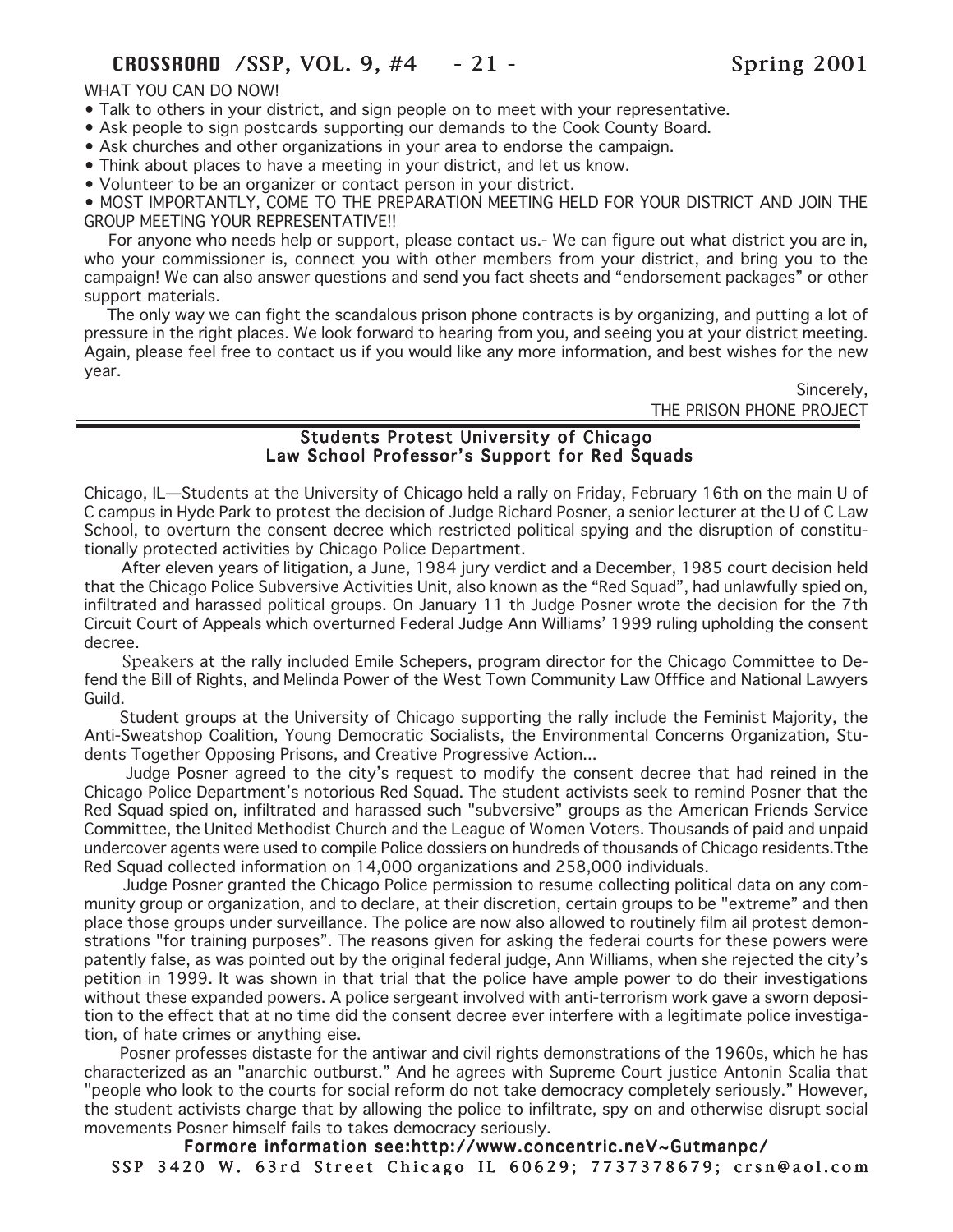# CROSSROAD /SSP, VOL. 9, #4 - 22 - Spring 2001

# What was the Chicago Police Department's Red Squad?

For more than fifty years, the Chicago Police Department's Intelligence Division contained a unit which spied on, infiltrated and harassed lawful political, religious, and civic groups. After eleven years of litigation, a June, 1984 jury verdict and a December, 1985 court decision held that the Chicago Police Subversive Activities Unit, also known as the "Red Squad", had unlawfully: maintained an extensive political dossier on Lucy Montgomery (\$10,000 damage award); infiltrated the Alliance to End Repression and the Chicago Peace Council (\$20,625 damage award each); and attempted, in the words of the police, to "destroy the Spanish Action Committee of Chicago, its leaders, and its community influence" (\$60,000 damage award).

 These decisions were the first in history holding political file-keeping or infiltration per se in violation of the First Amendment. 27 other plaintiffs were awarded an additional \$397,500 in out-of-court settlements. Due to these decisions the Chicago Police Dept. was forced to accept a consent decree which limited its power. The lawsuit revealed that the Subversive Activities Unit:

 \* Maintained "subversive" dossiers on more than 800 organizations including the United Methodist Church, League of Women Voters, PTA, Catholic Interracial Council, Planned Parenthood Association, Chicago Council on Foreign Relations, Jewish WarVeterans, NMCP, and National Council of Churches \* Collected information on 14,000 organizations and 258,000 individuals \* Used hundreds of infiltrators who became directly involved in the targeted groups, often as leaders, including a president of the Organization for a Better Austin, a director of the Men's Division of Operation PUSH, and a chairperson of a chapter of the Citizens Action Program \* Infiltrated the plaintiffs' legal team for this lawsuit \* Passed intelligence reports on lawful political activity to the CIA and FBI \* Passed 900 reports a month to the U.S. Civil Service Commission, potentially to be used in denying job applicants federal employment \* Burglarized organizational files, membership lists, correspondence and office equipment of the Chicago Peace Council, Fellowship of Reconciliation, and Latin American Defense Organization \* Illegally wiretapped homes of political activists \* Assisted a paramilitary terrorist group, the Legion of Justice, in physically attacking dissidents and burglarizing files \* Targeted peaceful civic organizations such as the Citizens Action Program, the Spanish Action Committee of Chicago (a Puerto Rican civil rights organization) and the National Lawyers Guild for neutralization." \* Planned "to negate or nullify sympathetic and political influence, financial and organizational support, and the operational activities" of the Alliance to End Repression, the Chicago coalition that brought the lawsuit which resulted in the consent decree.

(for more info see: Frank Donner, "Protectors of Privilege: Red Squads and Police Repression in Urban America, n University of California Press, 1990. pp. 90-154, 353-55, 357, 362-63.)

# **Crime Watch**



Armed Thugs come into court to pressure jury to find young New Afrikan guilty of cop killing despite thin, circumstantial evidence! When a lone New Afrikan juror refused to vote to convict, the mayor and neocolonial police superintendent voiced their disappointment. Innocent until proven guilty?

These same folks were nowhere to be found during the trial of Gregory Becker (below, with lawyer) for the killing of Joseph Gould, a homeless man



who Becker had a run-in with while off-duty. The only reason Becker was brought in for the killing was someone wrote down his license plate number as he sped away from the confrontation. Gould lay dead in the street. Becker was convicted and received a 15-year sentence for 'armed violence' (not murder!), but is currently out on bond after his release on a technicality. The state is currently preparing to re-try his case.

Another courtroom where the armed thugs are nowhere to be seen is the trial of Joseph Medzianowski for drug-dealing and other crimes while he used his uniform, badge & gun to facilitate felonious behavior.

It's clear that Chicago's colonial masters and henchmen have a selective sense of justice and civic duty!